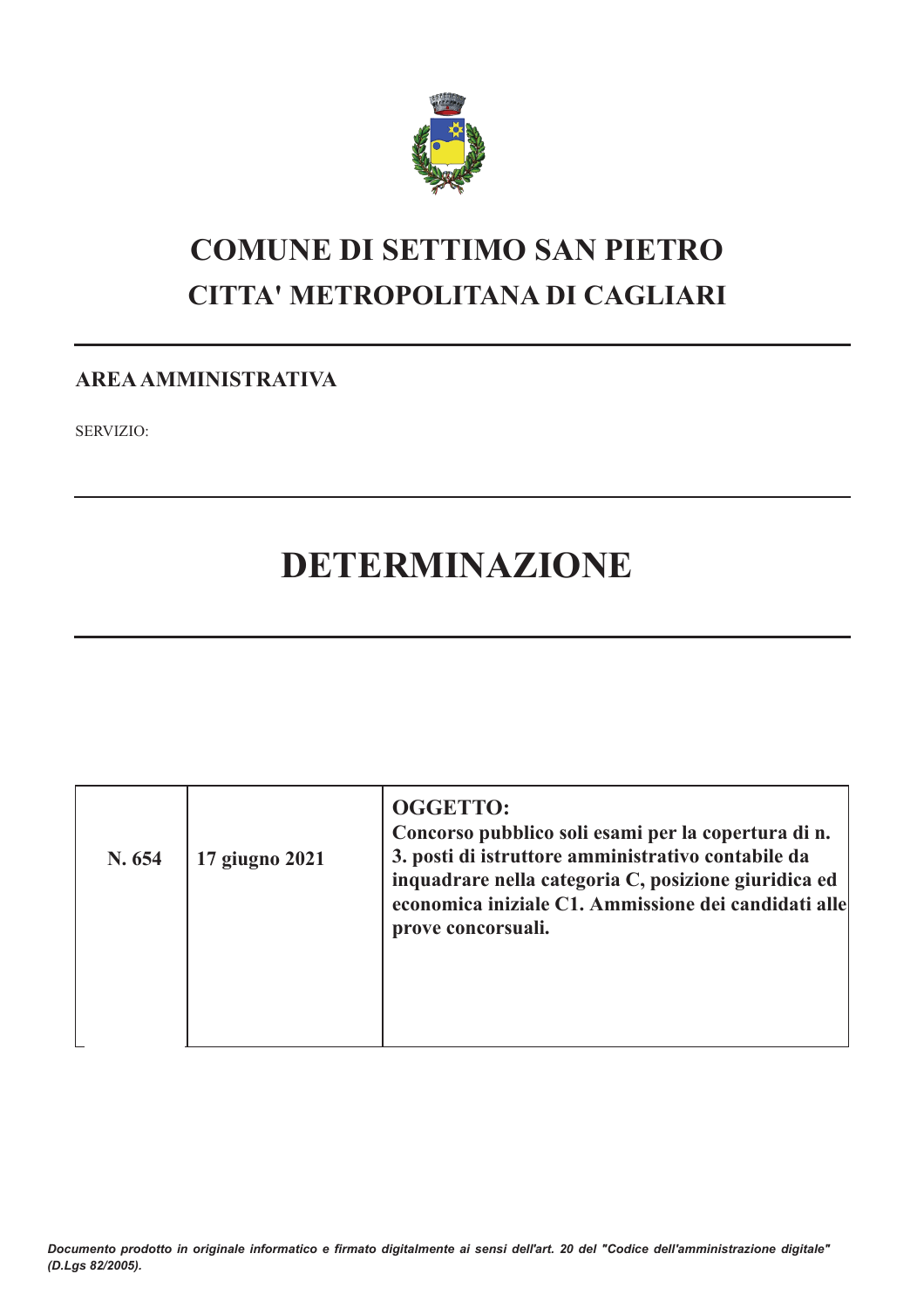### AREA AMMINISTRATIVA

### IL RESPONSABILE DEL SERVIZIO

Premesso che con deliberazione di Giunta Comunale n. 62 in data 22.09.2020 esecutiva nei termini di legge, è stata rideterminata la dotazione organica dell'Ente ed è stato approvato il piano triennale dei fabbisogni di personale 2020-2022 nonché il piano occupazionale per l'anno 2020;

Richiamate le proprie precedenti determinazioni:

- n. 1637 del 25 novembre 2020 con cui è stato indetto un concorso pubblico per soli esami, per la copertura a tempo indeterminato e pieno (36 ore) di n. 3 posti di istruttore amministrativo contabile da inquadrare nella categoria C, posizione giuridica ed economica iniziale C1, approvando il relativo bando di concorso;
- n. 267 del 02.03.2021 con cui è stato rettificato il bando di concorso per un mero errore materiale di trascrizione:
- n. 271 del 04.03.2021 con cui si è provveduto alla ammissione di n. 526 candidati e all'esclusione di n. 60 candidati alla prova preselettiva, avendo avuto cura di verificare che le domande fossero regolarmente sottoscritte e completi degli allegati richiesti dal bando;

Considerato che, ai sensi dell'art. 8 del vigente regolamento comunale sull'ordinamento generale degli uffici e dei servizi, il responsabile dell'Ufficio personale con propria determinazione, deve riscontrare le domande presentate ai fini della ammissibilità dei candidati alle prove del concorso;

Richiamato l'art. 8 del bando di concorso che prevede esplicitamente che la regolarità delle domande (la verifica della regolarità dei requisiti dichiarati), sarebbe avvenuto dopo lo svolgimento della prova preselettiva e limitatamente ai candidati che l'avrebbero superata:

Richiamata la propria precedente determinazione n. 599 del 28.05.2021, con cui si è provveduto a rettificare il bando di concorso, regolarmente pubblicato in G.U. 4^ Serie speciale «Concorsi ed esami» e in cui si è previsto di non dare corso alla prova preselettiva;

Ritenuto pertanto di procedere all'istruttoria delle domande ammesse precedentemente (n. 526) ai sensi dell'art. 8 del regolamento su richiamato, al fine di verificare la regolarità delle stesse;

Constatato, che tra le domande esaminate non sono state riscontrate delle irregolarità, in violazione delle prescrizioni del bando di concorso;

Visto il decreto del Sindaco n. 4 in data 05.11.2020 con cui è stato conferito l'incarico di Responsabile dell'Area Amministrativa alla sottoscritta;

#### Visti:

- il D.Lgs. n. 267/2000 e ss.mm.ii "Testo unico delle leggi sull'ordinamento degli enti locali";
- il D.Lgs. n. 165/2001 e ss.mm.ii. "Norme generali sull'ordinamento del lavoro alle dipendenze delle  $\omega$  . amministrazioni pubbliche";
- il D.P.R. n. 487/1994 e ss.mm.ii., "Regolamento recante norme sull'accesso agli impieghi nelle pubbliche amministrazioni e le modalità di svolgimento dei concorsi, dei concorsi unici e delle altre forme di assunzione nei pubblici impieghi;
- la legge n. 56/2019
- $i$ l D.L. n. 44/2021
- lo Statuto comunale:
- il Regolamento comunale sull'ordinamento generale degli uffici e dei servizi e nello specifico l'allegato A che disciplina le modalità di selezione pubblica per l'accesso del personale dall'esterno;

#### **DETERMINA**

Di ammettere al concorso per la copertura di n. 3 posti di istruttore amministrativo contabile da inquadrare nella categoria C, posizione giuridica ed economica iniziale C1, per i motivi indicati in premessa, i candidati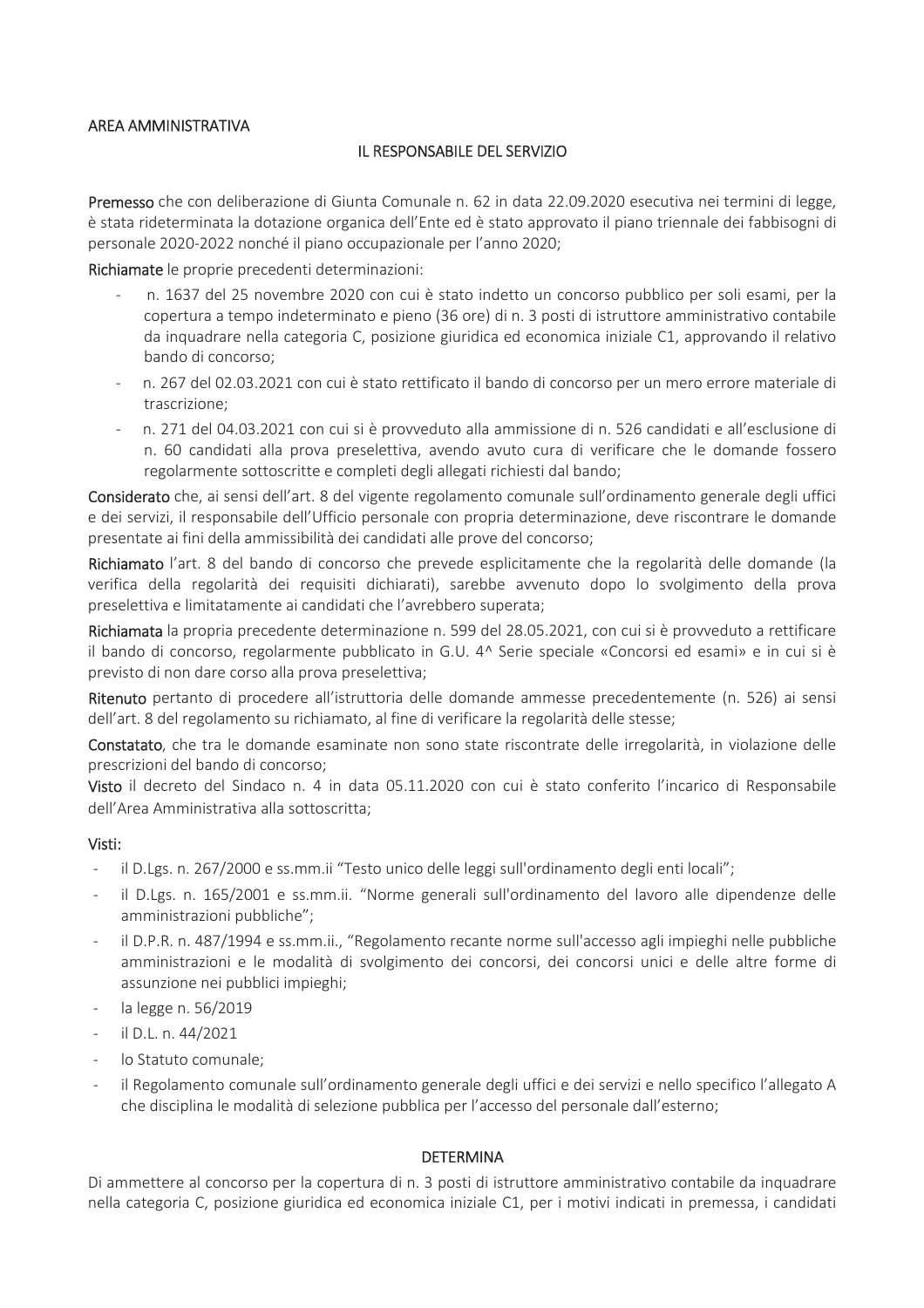elencati nell'allegato n. 1 che forma parte integrante e sostanziale del presente atto, che dichiarano di possederei i requisiti previsti nel bando di concorso;

Di confermare altresì l'elenco dei non ammessi, approvato con la determinazione n. 271 del 04.03.2021, allegato n. 2 che forma parte integrante e sostanziale del presente atto;

Di stabilire il diario delle prove concorsuali nel seguente modo:

- la prova scritta sarà espletata in data 7 8 luglio c.a. secondo gli orari indicati nell'allegato n. 3 che  $\bullet$ forma parte integrante e sostanziale del presente atto;
- · la prova orale si terrà a far data dal 21 luglio c.a. e giorni seguenti, il cui calendario sarà condizionato dall'esito della prova scritta;

Di provvedere alla pubblicazione del presente atto, nella sez. trasparenza del sito online dell'Ente (D.lgs. 33/2013), sezione "Bandi di Concorso e sull'albo pretorio online del Comune di Settimo San Pietro, nelle modalità e nelle tempistiche previste dalle norme succitate.

> Il Responsabile del Servizio Dott.ssa Gabriella Perra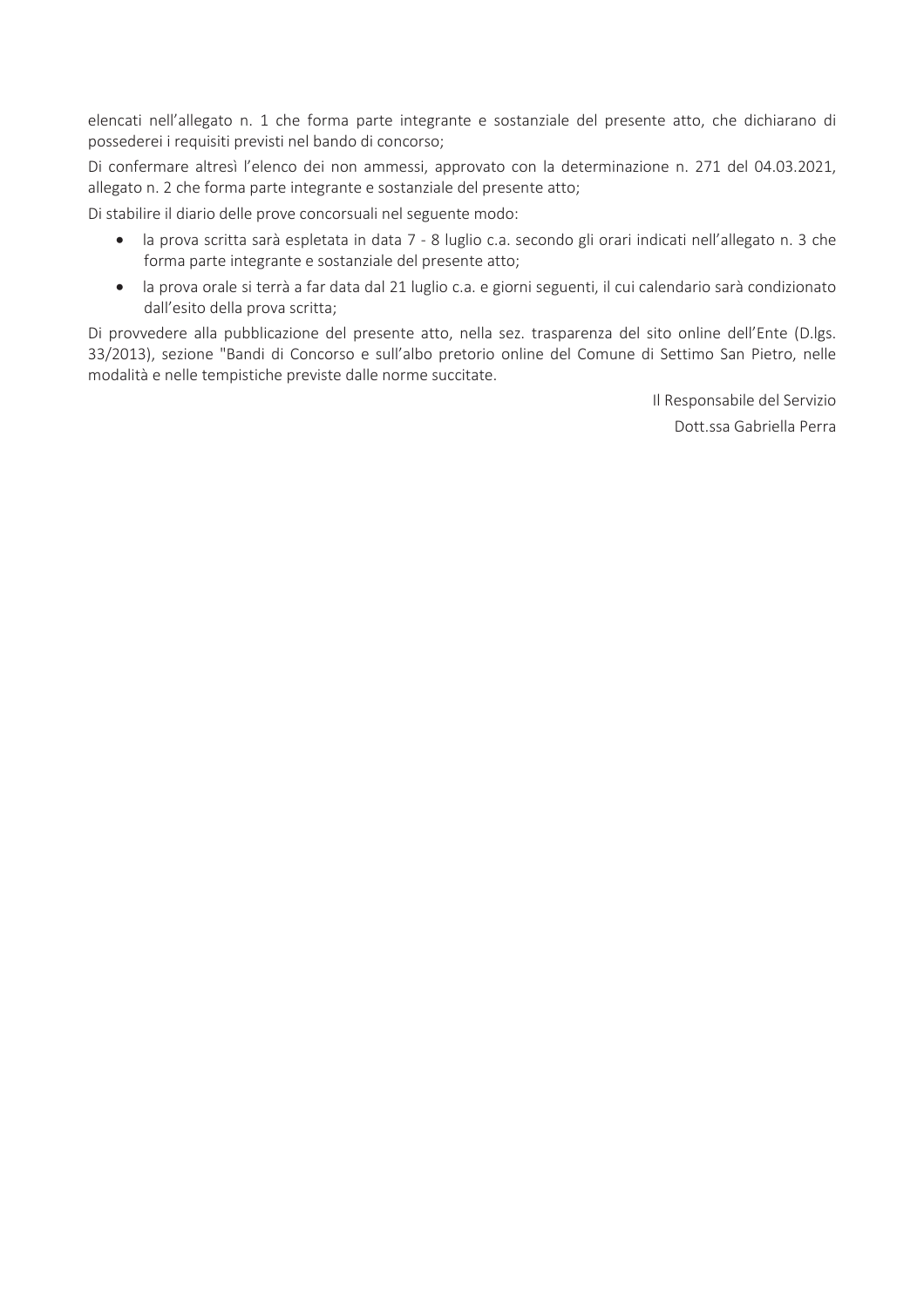

#### ALLEGATO N. 1

#### **ELENCO AMMESSI**

#### CONCORSO PER N. 3 (TRE) POSTI DI ISTRUTTORE AMMINISTRATIVO CONTABILE CAT C.

| n. ordine      | Protocollo/ID | <b>COGNOME</b>  | <b>NOME</b>        |
|----------------|---------------|-----------------|--------------------|
| $\mathbf{1}$   | 573           | Abis            | Virginia           |
| $\overline{2}$ | 504           | Accossu         | Gian Michele       |
| 3              | 510           | <b>ADDIS</b>    | <b>ANNA MARIA</b>  |
| 4              | 275           | <b>AGRI</b>     | <b>DANIELE</b>     |
| 5              | 400           | Agus            | Laura              |
| 6              | 555           | Alberelli       | Sara               |
| 7              | 291           | <b>ALEDDA</b>   | <b>DONATELLA</b>   |
| 8              | 258           | Alias           | Alessio            |
| 9              | 266           | <b>ALTEA</b>    | <b>BARBARA</b>     |
| 10             | 499           | <b>AMBUS</b>    | <b>GIOVANNI</b>    |
| 11             | 414           | anedda          | simone             |
| 12             | 421           | Anedda          | Simona             |
| 13             | 328           | ARBA            | <b>GIAMPAOLO</b>   |
| 14             | 209           | ARESU           | <b>FABIANA</b>     |
| 15             | 40            | <b>ARGIOLAS</b> | <b>GUGLIELMINA</b> |
| 16             | 119           | Argiolas        | Claudia            |
| 17             | 186           | <b>ARGIOLAS</b> | CARLA              |
| 18             | 262           | <b>ARGIOLAS</b> | PASQUINA           |
| 19             | 434           | Argiolas        | Natascia           |
| 20             | 286           | Argiolu         | Marco              |
| 21             | 571           | artizzu         | <b>CLAUDIO</b>     |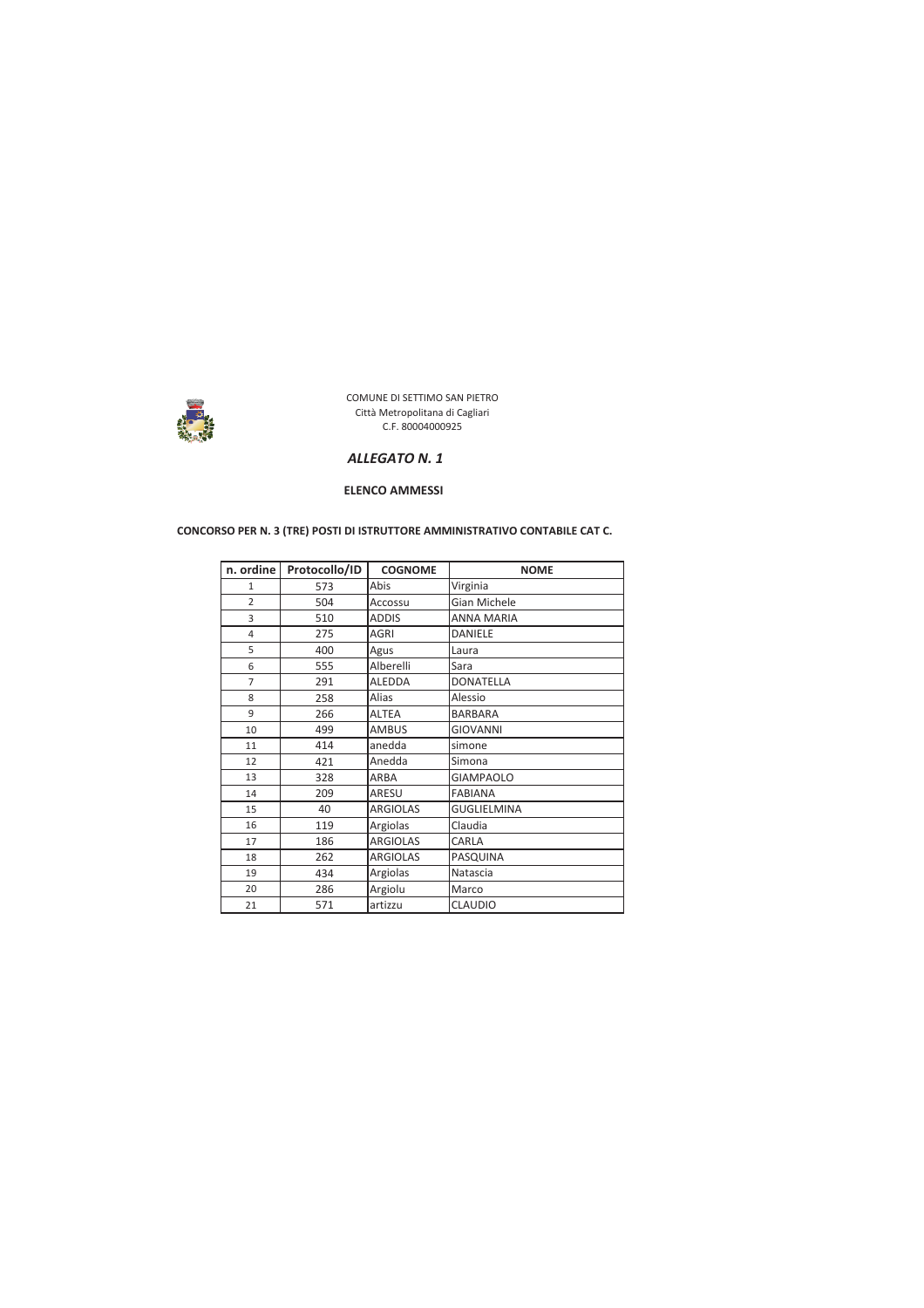| 22 | 92  | Arzu            | Cassandra       |
|----|-----|-----------------|-----------------|
| 23 | 246 | <b>Asunis</b>   | Giorgia         |
| 24 | 115 | Atzeni          | Stefania        |
| 25 | 484 | <b>ATZENI</b>   | CARLA           |
| 26 | 563 | Atzeni          | Paolo           |
| 27 | 12  | Atzeri          | Stefania        |
| 28 | 318 | Atzori          | Marta           |
| 29 | 354 | <b>AUGUSTI</b>  | <b>ROBERTA</b>  |
| 30 | 543 | Avignone        | Michele         |
| 31 | 14  | <b>Bacchis</b>  | Marta           |
| 32 | 273 | <b>BACCHIS</b>  | <b>JESSICA</b>  |
| 33 | 395 | <b>BACHIS</b>   | DANIELA         |
| 34 | 280 | <b>Baglione</b> | Luca            |
| 35 | 514 | <b>BALATA</b>   | <b>DANIELE</b>  |
| 36 | 68  | <b>BARDI</b>    | <b>MATTEO</b>   |
| 37 | 276 | Battani         | Angelo          |
| 38 | 549 | Bellandi        | Alessandra      |
| 39 | 97  | <b>BELLINO</b>  | SONIA           |
| 40 | 430 | Benucci         | Marco           |
| 41 | 251 | <b>Billai</b>   | Maria Barbara   |
| 42 | 10  | bistrussi       | katty           |
| 43 | 193 | Boi             | cinzia          |
| 44 | 198 | Boi             | Valeria         |
| 45 | 412 | Bonfiglio       | Piernicola      |
| 46 | 73  | Bottoli         | Michela         |
| 47 | 225 | <b>Brau</b>     | Denise          |
| 48 | 541 | <b>Brisu</b>    | Simona          |
| 49 | 219 | Brodu           | Giuseppe        |
| 50 | 274 | <b>Brungiu</b>  | Edoardo         |
| 51 | 576 | <b>Busonera</b> | Laura           |
| 52 | 467 | <b>Buttu</b>    | Valentina       |
| 53 | 201 | Caboni          | <b>Beatrice</b> |
| 54 | 253 | Cabras          | Chiara          |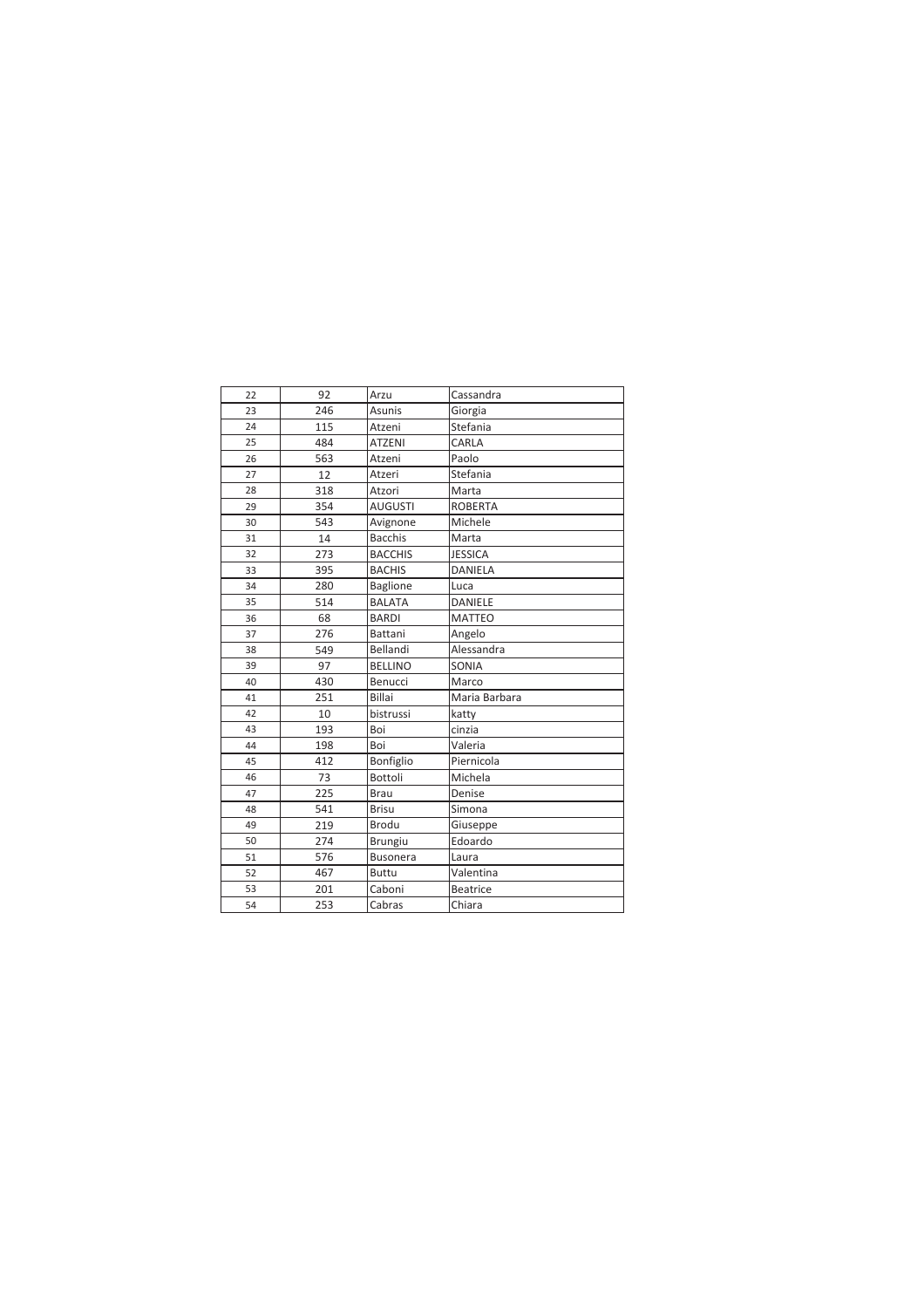| 55 | 517 | CADAU         | <b>ELISABETTA</b>     |
|----|-----|---------------|-----------------------|
| 56 | 542 | CADDEO        | <b>ANNA FRANCESCA</b> |
| 57 | 365 | Cadelano      | Valentina             |
| 58 | 534 | Cadelano      | Benvenuto             |
| 59 | 300 | Calledda      | Ambra Joyce           |
| 60 | 455 | cambarau      | francesco             |
| 61 | 464 | CAMBIGANU     | <b>FRANCESCA</b>      |
| 62 | 17  | Camboni       | Eleonora              |
| 63 | 509 | <b>CAMPUS</b> | <b>MAURO</b>          |
| 64 | 346 | Cannas        | Glanluca              |
| 65 | 569 | cannas        | giovanni              |
| 66 | 132 | Capocchia     | Simona                |
| 67 | 19  | CARA          | <b>VERONICA</b>       |
| 68 | 22  | Carboni       | Simonetta             |
| 69 | 456 | carboni       | martina               |
| 70 | 76  | CARDIA        | <b>MARINA</b>         |
| 71 | 340 | Careddu       | Claudio               |
| 72 | 211 | Carnevale     | Davide                |
| 73 | 27  | Carta         | Matteo                |
| 74 | 232 | Carta         | Ivano                 |
| 75 | 348 | Carta         | Martina               |
| 76 | 385 | Carta         | Maria Francesca       |
| 77 | 407 | CARTA         | LAURA                 |
| 78 | 409 | Carta         | Giovanni              |
| 79 | 462 | Carta         | Salvatore             |
| 80 | 392 | Casciano      | Benedetta             |
| 81 | 536 | Cassinelli    | Silvia                |
| 82 | 116 | Casu          | Andrea                |
| 83 | 41  | Casula        | Luca                  |
| 84 | 66  | Casula        | Roberta               |
| 85 | 109 | Casula        | Patrizia              |
| 86 | 345 | Casula Serra  | Michele               |
| 87 | 363 | CATTEDDU      | <b>SIMONE</b>         |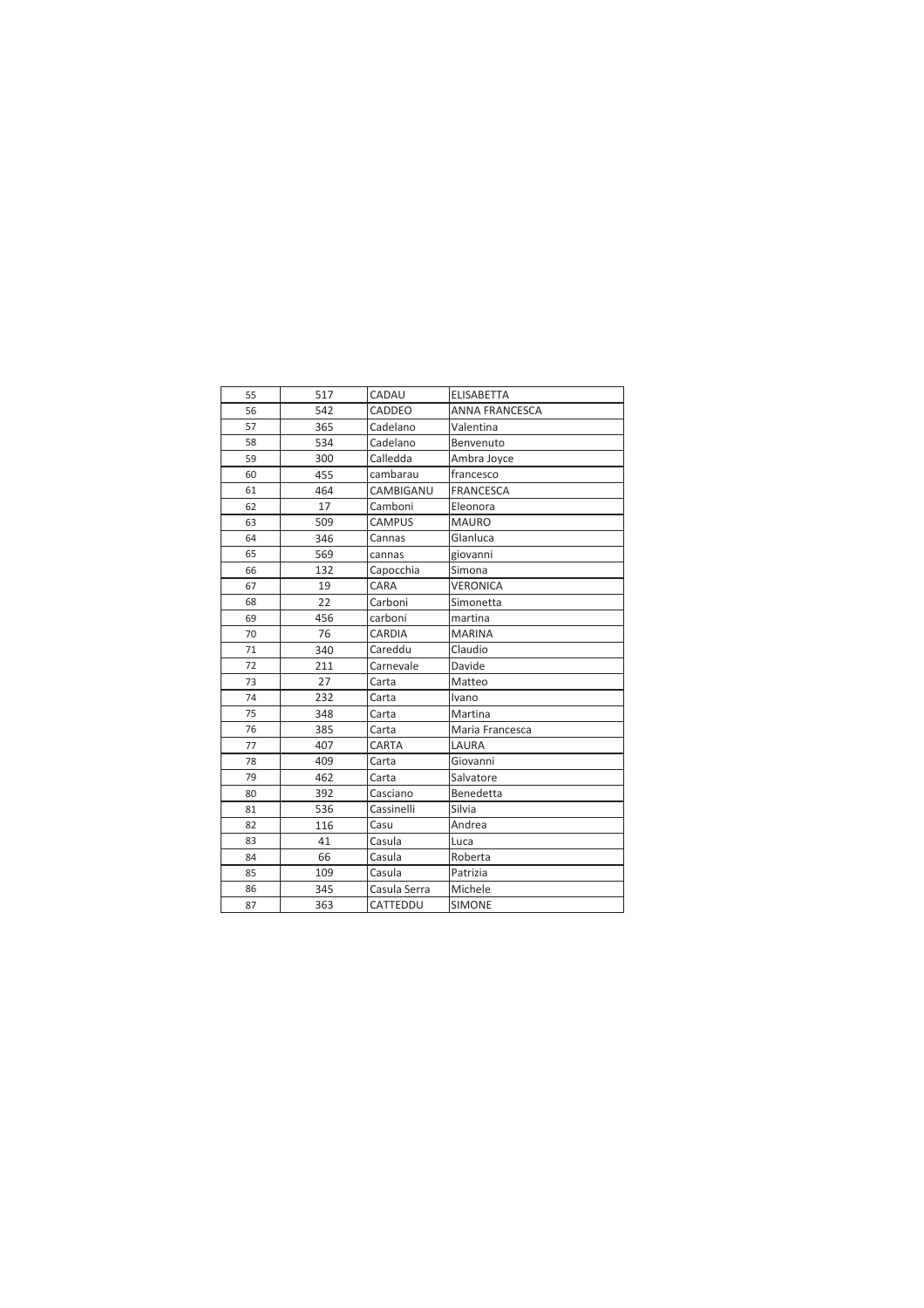| 88  | 339 | CATTOLICO         | <b>SILVIA</b>         |
|-----|-----|-------------------|-----------------------|
| 89  | 196 | Cau               | Christian             |
| 90  | 529 | Cavallo           | Leonardo Stefano      |
| 91  | 577 | CHRISTANELL       | MARIANGELA            |
| 92  | 333 | Cicotto           | Federica              |
| 93  | 575 | <b>CICOTTO</b>    | <b>ENRICO</b>         |
| 94  | 523 | cinus             | valentina             |
| 95  | 269 | Cirina            | Laura                 |
| 96  | 138 | CIXI'             | <b>ALBERTO</b>        |
| 97  | 301 | Cocco             | Cristian              |
| 98  | 305 | Cocco             | Valentina             |
| 99  | 406 | Cocco             | Nico                  |
| 100 | 302 | Cogoni            | Ambra                 |
| 101 | 446 | Collu             | Claudia               |
| 102 | 490 | COLOMBO           | GIADA                 |
| 103 | 105 | <b>CONCAS</b>     | KATIUSCIA             |
| 104 | 199 | Concas            | Nicola                |
| 105 | 299 | CONGIU            | VALENTINA             |
| 106 | 380 | Contini           | Stefano               |
| 107 | 396 | CORDA             | DANIELA               |
| 108 | 42  | Cordedda          | Maria Grazia          |
| 109 | 173 | Cordeddu          | Ambra                 |
| 110 | 149 | Coro              | Gavino                |
| 111 | 49  | Corrias           | Francesca             |
| 112 | 425 | Corrias           | Fabio                 |
| 113 | 457 | Corrias           | Jlenia                |
| 114 | 257 | <b>CORVETTO</b>   | <b>TATIANA</b>        |
| 115 | 172 | COSSU             | <b>ELISABETTA</b>     |
| 116 | 322 | Cossu             | Diego                 |
| 117 | 311 | Cotza             | Barbara Chiara        |
| 118 | 210 | <b>CRISTOFALO</b> | LEILA MARIA ANTONELLA |
| 119 | 195 | cuboni            | roberta               |
| 120 | 389 | <b>CUBONI</b>     | <b>GIORGIA</b>        |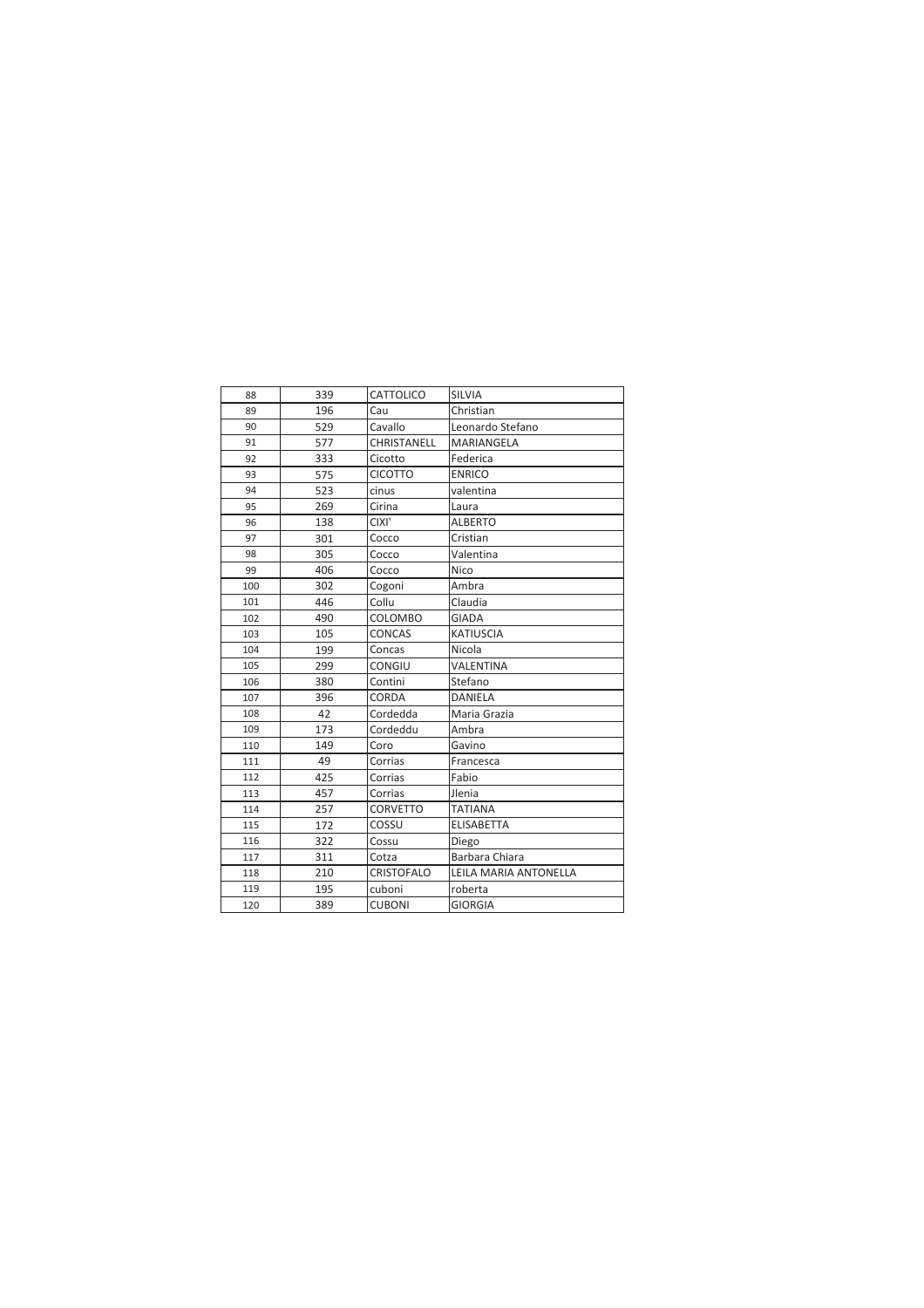| 121 | 461 | cuccu              | fabio                    |
|-----|-----|--------------------|--------------------------|
| 122 | 420 | Curreli            | <b>Ilaria</b>            |
| 123 | 550 | <b>CURRELI</b>     | <b>GIOVANNI</b>          |
| 124 | 423 | Curreli            | Federico                 |
| 125 | 369 | D'Angelo           | Carla                    |
| 126 | 207 | de Candia          | Francesco                |
| 127 | 171 | <b>DE GIOANNIS</b> | <b>GIANFRANCO</b>        |
| 128 | 417 | DE GUIO            | <b>SARA</b>              |
| 129 | 341 | De Martis          | Eleonora                 |
| 130 | 264 | <b>DEIANA</b>      | <b>LUCIANA</b>           |
| 131 | 394 | Deiana             | Santina Valentina        |
| 132 | 403 | Deiana             | Alessandra               |
| 133 | 531 | <b>DEIANA</b>      | <b>ALBINA</b>            |
| 134 | 564 | Deiana             | Bernardo                 |
| 135 | 215 | Deidda             | Umberto                  |
| 136 | 331 | <b>DEIDDA</b>      | SERENELLA                |
| 137 | 410 | Deidda             | Gabriele                 |
| 138 | 516 | Deledda            | Cinzia                   |
| 139 | 107 | <b>DEMURU</b>      | DONATELLA MARIA GIOVANNA |
| 140 | 118 | Demuru             | Andrea                   |
| 141 | 217 | <b>DEPAU</b>       | ALESSANDRO               |
| 142 | 203 | Deriu              | Carla                    |
| 143 | 164 | Desogus            | Daniela                  |
| 144 | 374 | <b>DESOGUS</b>     | <b>MARCO</b>             |
| 145 | 187 | DESSI'             | <b>ANNA LISA</b>         |
| 146 | 454 | Dessi'             | Andrea                   |
| 147 | 52  | Dessì              | Rossella                 |
| 148 | 247 | Dessì              | Romina                   |
| 149 | 548 | Dessì              | Mattia                   |
| 150 | 78  | Dettori            | Giovanna Antonia         |
| 151 | 165 | Dettori            | Gianuario                |
| 152 | 583 | Dettori            | Adriano                  |
| 153 | 87  | DI TRAPANI         | VERONICA                 |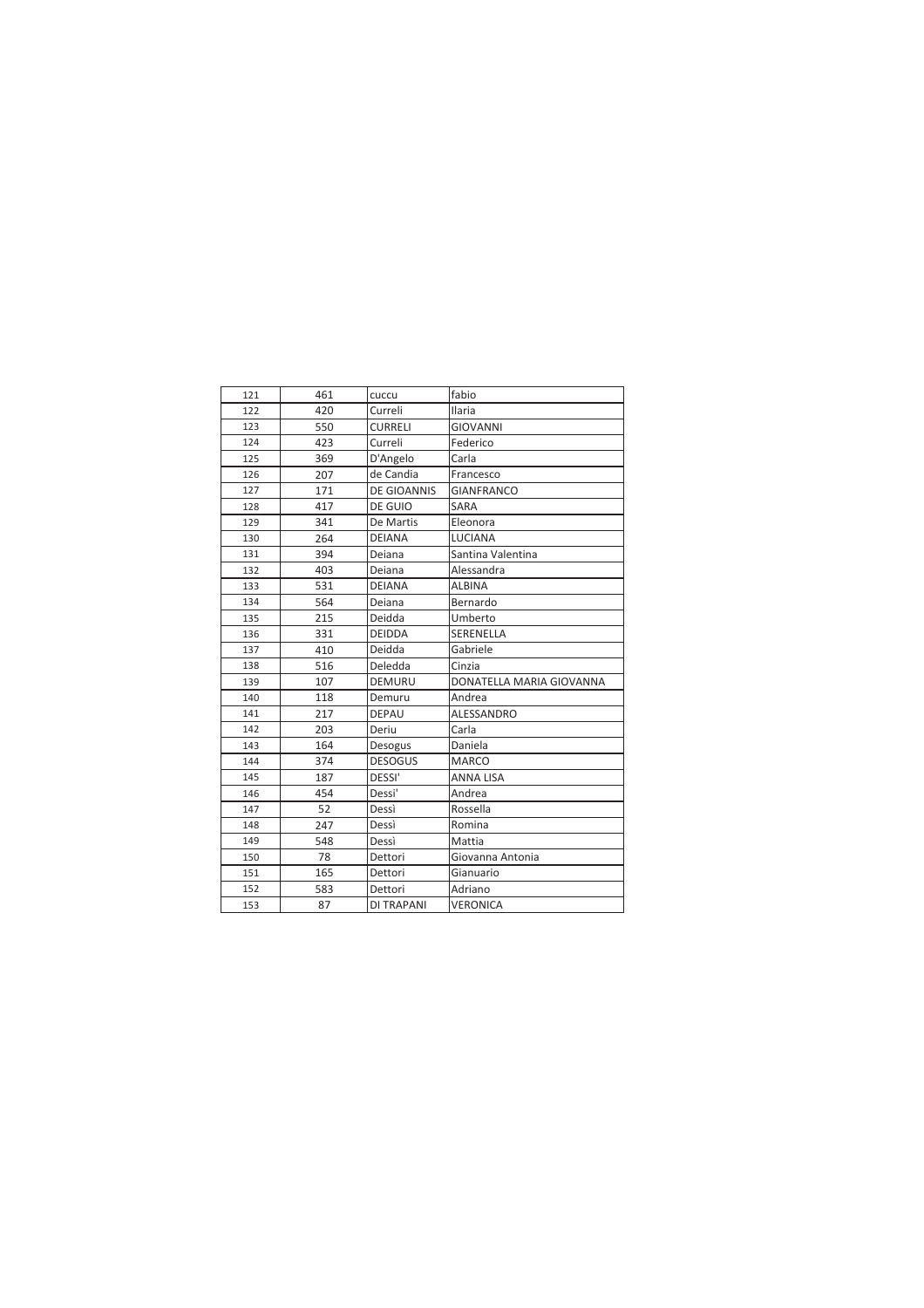| 154 | 473 | Diana          | Manuela               |
|-----|-----|----------------|-----------------------|
| 155 | 537 | <b>DIANA</b>   | <b>LUCA</b>           |
| 156 | 191 | Distinto       | Roberta               |
| 157 | 460 | <b>DORO</b>    | <b>MARIA CATERINA</b> |
| 158 | 453 | Enardu         | Cristiano             |
| 159 | 313 | Erriu          | Rita                  |
| 160 | 350 | ERRIU          | LAURA                 |
| 161 | 295 | <b>ESCIANA</b> | <b>ELISABETTA</b>     |
| 162 | 45  | Fadda          | Giampaolo             |
| 163 | 123 | Fadda          | Valeria               |
| 164 | 375 | <b>FADDA</b>   | <b>MARIA CRISTINA</b> |
| 165 | 16  | <b>FADDA</b>   | <b>RITA</b>           |
| 166 | 521 | Faedda         | Andrea                |
| 167 | 226 | Falchi         | Giorgia               |
| 168 | 60  | <b>FALQUI</b>  | <b>LUCA</b>           |
| 169 | 415 | Falqui         | Michele               |
| 170 | 69  | Fanni          | Chiara                |
| 171 | 67  | Fanzecco       | Simone                |
| 172 | 85  | Farci          | Andrea                |
| 173 | 229 | Farci          | Vittoria              |
| 174 | 381 | Farci          | Gaia                  |
| 175 | 500 | Ferreli        | <b>Isa</b>            |
| 176 | 142 | <b>FIGUS</b>   | <b>NOEMI</b>          |
| 177 | 139 | <b>FLORIS</b>  | <b>MICHELA</b>        |
| 178 | 306 | <b>FLORIS</b>  | <b>SIMONE</b>         |
| 179 | 147 | <b>FODDIS</b>  | VALENTINA             |
| 180 | 152 | <b>FODDIS</b>  | VANESSA               |
| 181 | 450 | <b>FODDIS</b>  | <b>GIORGIA</b>        |
| 182 | 74  | Frau           | Sabina                |
| 183 | 89  | <b>FRAU</b>    | <b>ROSSANA</b>        |
| 184 | 126 | Frau           | Maria Viviana         |
| 185 | 315 | <b>FRAU</b>    | <b>FEDERICA</b>       |
| 186 | 293 | <b>FRONGIA</b> | <b>GIAMPAOLO</b>      |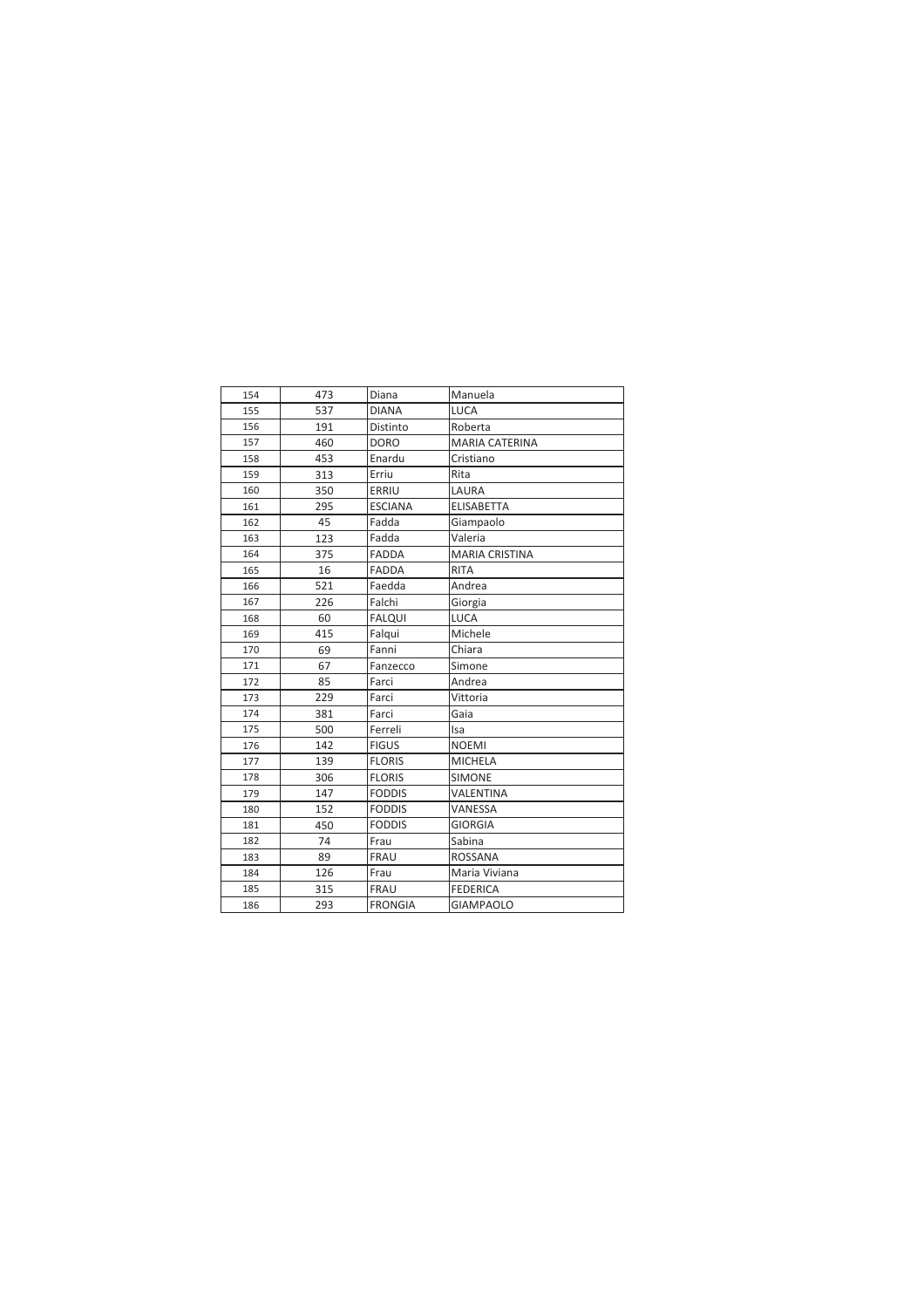| 187 | 506            | <b>FURCAS</b>    | VALERIA                  |
|-----|----------------|------------------|--------------------------|
| 188 | 572            | Gaddari          | Francesco                |
| 189 | 320            | Galdini          | Simone                   |
| 190 | 567            | <b>GALLUS</b>    | <b>ILENIA</b>            |
| 191 | 238            | Gambula          | Salvatore                |
| 192 | 127            | GARAU            | DANIELA                  |
| 193 | 494            | GARAU            | <b>SIMONETTA</b>         |
| 194 | 508            | GARAU            | <b>FRANCESCA AUSILIA</b> |
| 195 | 26             | Garraffo         | Francesco Orazio         |
| 196 | 332            | Gaviano          | Gianni                   |
| 197 | 284            | <b>GESSA</b>     | <b>GIULIA</b>            |
| 198 | 533            | <b>GIBILLINI</b> | VALENTINA                |
| 199 | 568            | GIOIA            | SALVATORE                |
| 200 | 383            | <b>GIONGO</b>    | <b>MARIA SILVIA</b>      |
| 201 | 205            | <b>GIORDANO</b>  | <b>ANGELA MARIA</b>      |
| 202 | 390            | GIRAU            | SARA                     |
| 203 | 206            | <b>GRAZIANO</b>  | Maria Rosa               |
| 204 | 35             | Guagenti         | Alice                    |
| 205 | 358            | <b>IBBA</b>      | <b>ALESSIA</b>           |
| 206 | 364            | Ibba             | Chiara                   |
| 207 | 372            | <b>IBBA</b>      | <b>FEDERICA</b>          |
| 208 | 433            | idili            | marco                    |
| 209 | 77             | Ionta            | Stefania                 |
| 210 | 288            | <b>IRDE</b>      | ANGELA                   |
| 211 | 297            | Isu              | Anna                     |
| 212 | $\overline{7}$ | Lai              | katyuscia                |
| 213 | 261            | Lai              | Claudia                  |
| 214 | 402            | Lai              | Massimo                  |
| 215 | 479            | LAI              | <b>GRAZIA</b>            |
| 216 | 4              | Lampis           | Marta                    |
| 217 | 176            | <b>LAMPIS</b>    | <b>ELISABETTA</b>        |
| 218 | 416            | Lancellotti      | Andrea                   |
| 219 | 140            | LAVRA            | <b>MARCO</b>             |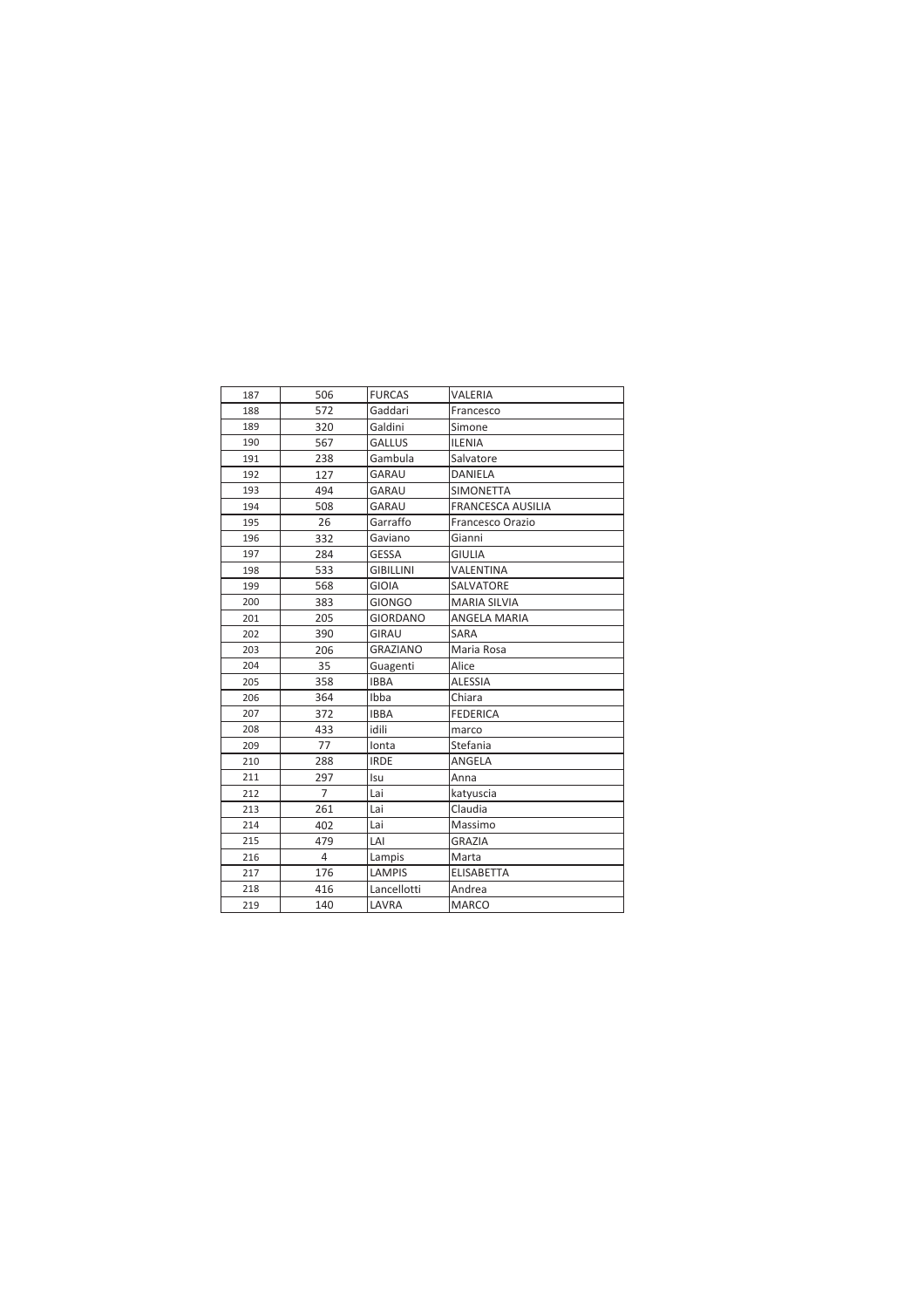| 220 | 93  | <b>LECCA</b>   | <b>ROBERTO</b>         |
|-----|-----|----------------|------------------------|
| 221 | 133 | <b>LECCA</b>   | ERIKA                  |
| 222 | 175 | Lecca          | Maria Cesiretta        |
| 223 | 398 | LECCA          | <b>ANDREA</b>          |
| 224 | 518 | <b>LECCA</b>   | <b>ANTONELLA</b>       |
| 225 | 546 | Lecca          | Silvia                 |
| 226 | 511 | Leone          | Lorenzo                |
| 227 | 134 | LIGAS          | VALENTINA              |
| 228 | 192 | Ligas          | Deborah                |
| 229 | 57  | LILIANA        | <b>MELONI</b>          |
| 230 | 296 | <b>LISCI</b>   | <b>TIZIANA</b>         |
| 231 | 526 | littera        | pier luigi             |
| 232 | 355 | Locci          | Monica                 |
| 233 | 431 | <b>LOCCI</b>   | <b>MARIA CRISTINA</b>  |
| 234 | 443 | <b>LOCCI</b>   | DANIELA                |
| 235 | 124 | Loddo          | Sofia Marina Christina |
| 236 | 551 | Loddo          | Anna Maria Grazia      |
| 237 | 319 | Loi            | Stefania               |
| 238 | 538 | LOI            | <b>GIANLUCA</b>        |
| 239 | 399 | Loria          | Fabrizio               |
| 240 | 283 | LORRAI         | <b>FRANCESCA</b>       |
| 241 | 263 | Lovico         | Valentina              |
| 242 | 491 | <b>LUCHI</b>   | <b>DAVIDE</b>          |
| 243 | 110 | LUSSU          | <b>FEDERICA</b>        |
| 244 | 427 | <b>MADAU</b>   | CARMEN                 |
| 245 | 75  | Manca          | Fabio                  |
| 246 | 378 | Manca          | Simona                 |
| 247 | 405 | <b>MANCA</b>   | <b>MASSIMILIANO</b>    |
| 248 | 428 | Manca          | Cristiana              |
| 249 | 349 | Manconi        | Michele                |
| 250 | 530 | <b>MANCOSU</b> | <b>MONICA</b>          |
| 251 | 267 | <b>MANIS</b>   | <b>EMANUELE</b>        |
| 252 | 162 | Mannu          | Matteo                 |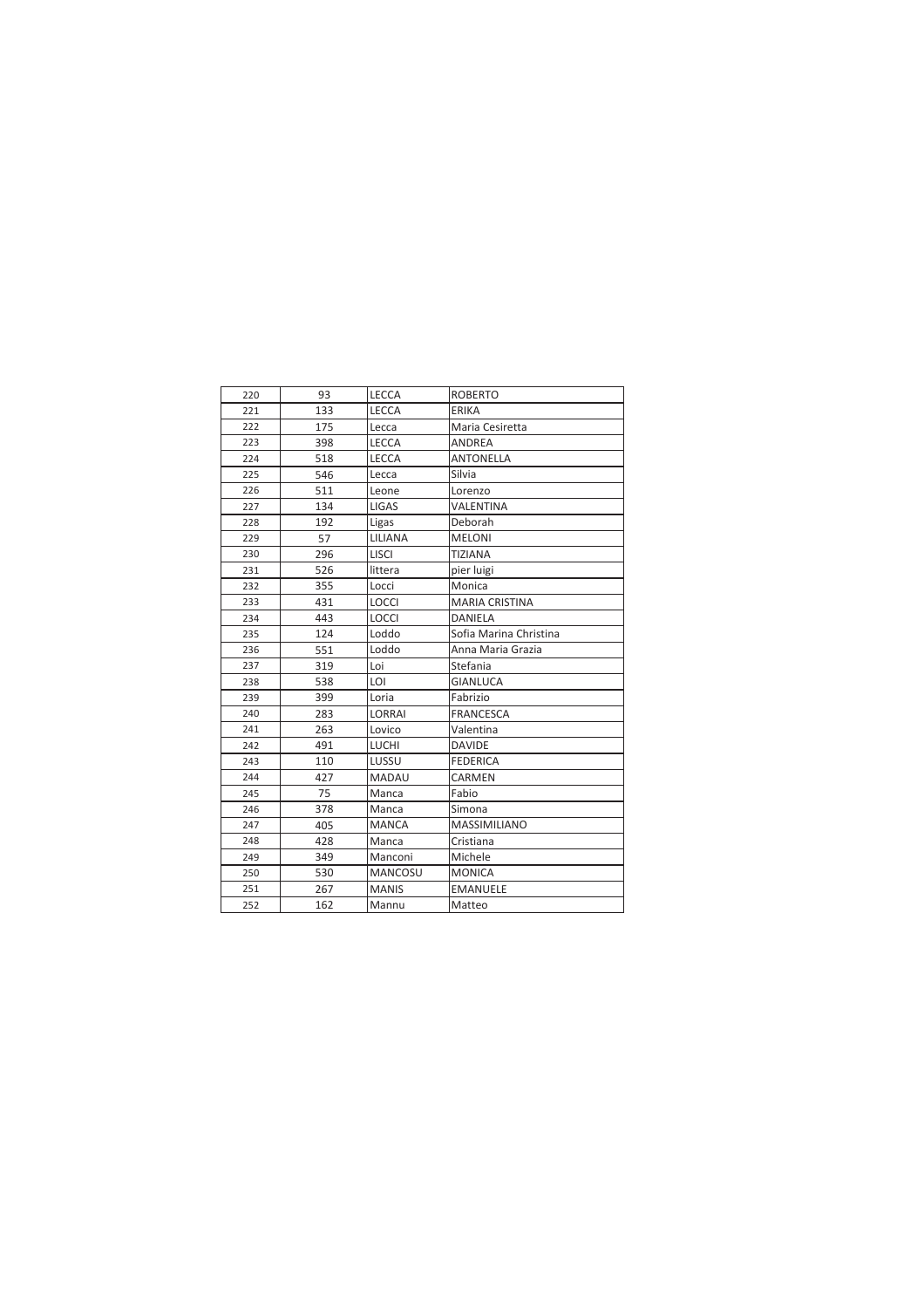| 253 | 352 | mannu           | simone             |
|-----|-----|-----------------|--------------------|
| 254 | 94  | <b>MARCEDDU</b> | CARLA              |
| 255 | 50  | Marci           | Cinzia             |
| 256 | 539 | Marini          | Cristiana          |
| 257 | 444 | Marino          | Fabio              |
| 258 | 560 | Marotto         | Giulia             |
| 259 | 250 | Marras          | Laura              |
| 260 | 540 | <b>MARRAS</b>   | <b>IVANO</b>       |
| 261 | 419 | Marrazzi        | Francesca          |
| 262 | 28  | Mascia          | Giovanna           |
| 263 | 122 | <b>MASCIA</b>   | <b>ANTONIO</b>     |
| 264 | 129 | <b>MASCIA</b>   | <b>MARTINA</b>     |
| 265 | 130 | <b>MASCIA</b>   | <b>STEFANO</b>     |
| 266 | 154 | <b>MASCIA</b>   | <b>MARCO</b>       |
| 267 | 362 | Mascia          | Michela            |
| 268 | 505 | <b>MASCIA</b>   | <b>CESARE</b>      |
| 269 | 281 | Matta           | Giorgia            |
| 270 | 100 | Mattana         | Michela            |
| 271 | 233 | MAZZUZI         | <b>PATRIZIA</b>    |
| 272 | 438 | <b>MEDAU</b>    | SARAH              |
| 273 | 63  | Medda           | Anna Rita          |
| 274 | 292 | <b>MEDDA</b>    | <b>MATTEO GINO</b> |
| 275 | 248 | MELEDDU         | <b>GIORGIA</b>     |
| 276 | 86  | Melis           | Paola              |
| 277 | 166 | <b>Melis</b>    | Federica           |
| 278 | 170 | <b>MELIS</b>    | <b>CLAUDIA</b>     |
| 279 | 174 | <b>MELIS</b>    | ALESSANDRA         |
| 280 | 214 | <b>MELIS</b>    | <b>ALICE</b>       |
| 281 | 235 | <b>Melis</b>    | Alberto            |
| 282 | 236 | <b>MELIS</b>    | <b>MICHELA</b>     |
| 283 | 270 | Melis           | Silvia             |
| 284 | 325 | Melis           | Simone             |
| 285 | 366 | Melis           | Valentina          |
|     |     |                 |                    |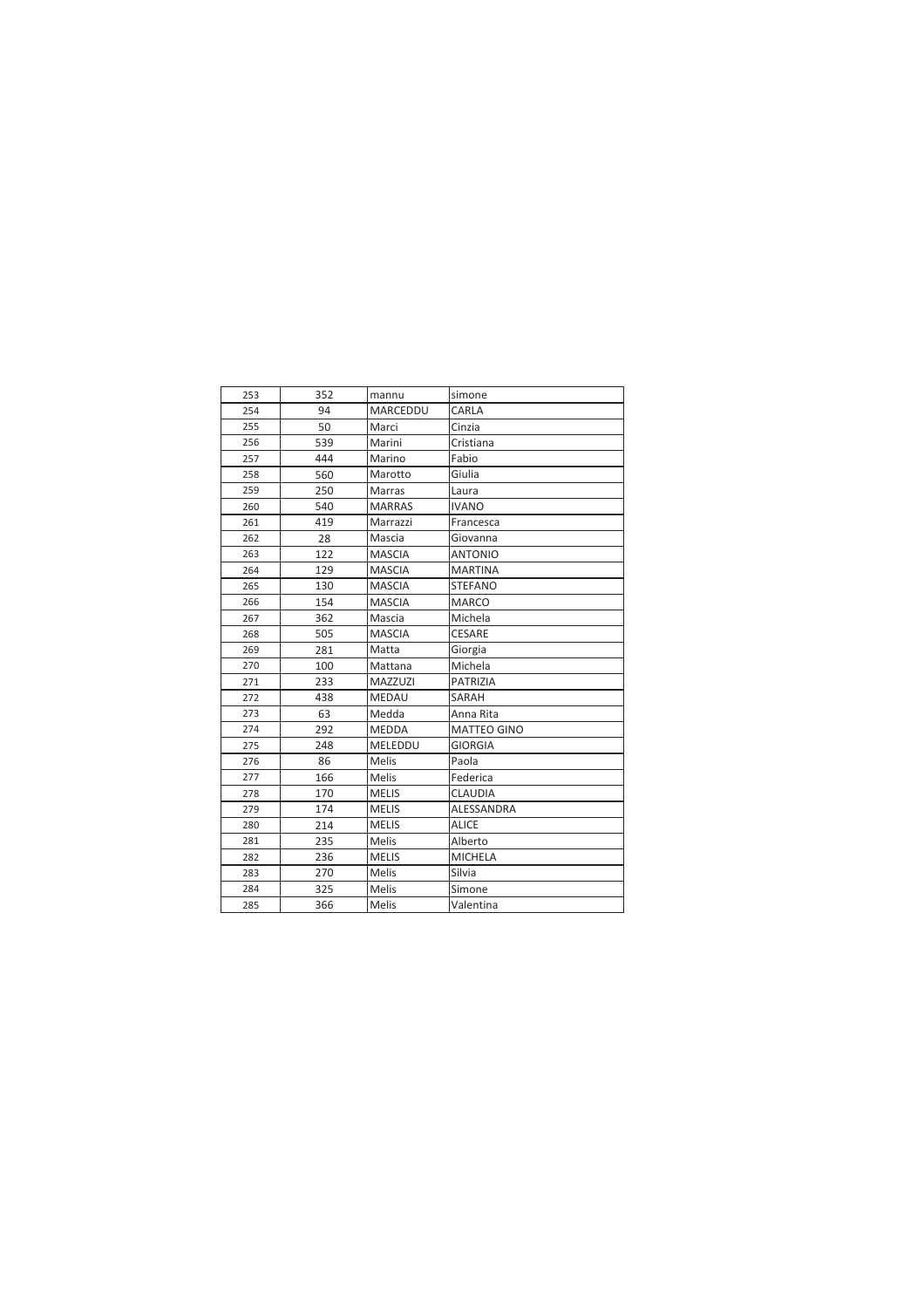| 286 | 439 | <b>MELONI</b>     | <b>SILVIA</b>        |
|-----|-----|-------------------|----------------------|
| 287 | 459 | meloni            | matteo               |
| 288 | 545 | meloni            | tamara               |
| 289 | 9   | <b>MEREU</b>      | <b>SARA</b>          |
| 290 | 146 | <b>MEREU</b>      | <b>GIANLUCA</b>      |
| 291 | 157 | Mereu             | Laura                |
| 292 | 230 | MEREU             | <b>MANUELA</b>       |
| 293 | 242 | Mereu             | Francesca            |
| 294 | 528 | Mereu             | Laura                |
| 295 | 547 | Mereu             | Gabriele             |
| 296 | 183 | <b>MOCCI</b>      | <b>GRAZIELLA</b>     |
| 297 | 84  | Moi               | Michela              |
| 298 | 469 | <b>MOLINAS</b>    | <b>DILETTA MARIA</b> |
| 299 | 237 | <b>MONTIS</b>     | <b>CLAUDIA</b>       |
| 300 | 384 | <b>Montis</b>     | Matteo               |
| 301 | 104 | <b>MONTISCI</b>   | VALENTINA            |
| 302 | 106 | <b>MONTISCI</b>   | <b>MARCO</b>         |
| 303 | 259 | Mostallino        | Jessica              |
| 304 | 465 | <b>MOSTALLINO</b> | <b>SILVIA</b>        |
| 305 | 544 | Muceli            | Martina              |
| 306 | 25  | <b>MUDU</b>       | <b>MAURA</b>         |
| 307 | 47  | Mulas             | Camilla              |
| 308 | 223 | mulas             | fabio                |
| 309 | 458 | Mundula           | Maura                |
| 310 | 38  | <b>MURA</b>       | <b>ROBERTO</b>       |
| 311 | 101 | Mura              | Andrea               |
| 312 | 208 | Mura              | Patrizia             |
| 313 | 234 | Mura              | Virginia             |
| 314 | 338 | <b>MURA</b>       | Silvia               |
| 315 | 422 | <b>MURA</b>       | LUISA                |
| 316 | 377 | Mureddu           | Andrea               |
| 317 | 137 | Murgia            | Francesco            |
| 318 | 184 | <b>MURGIA</b>     | <b>GIULIA</b>        |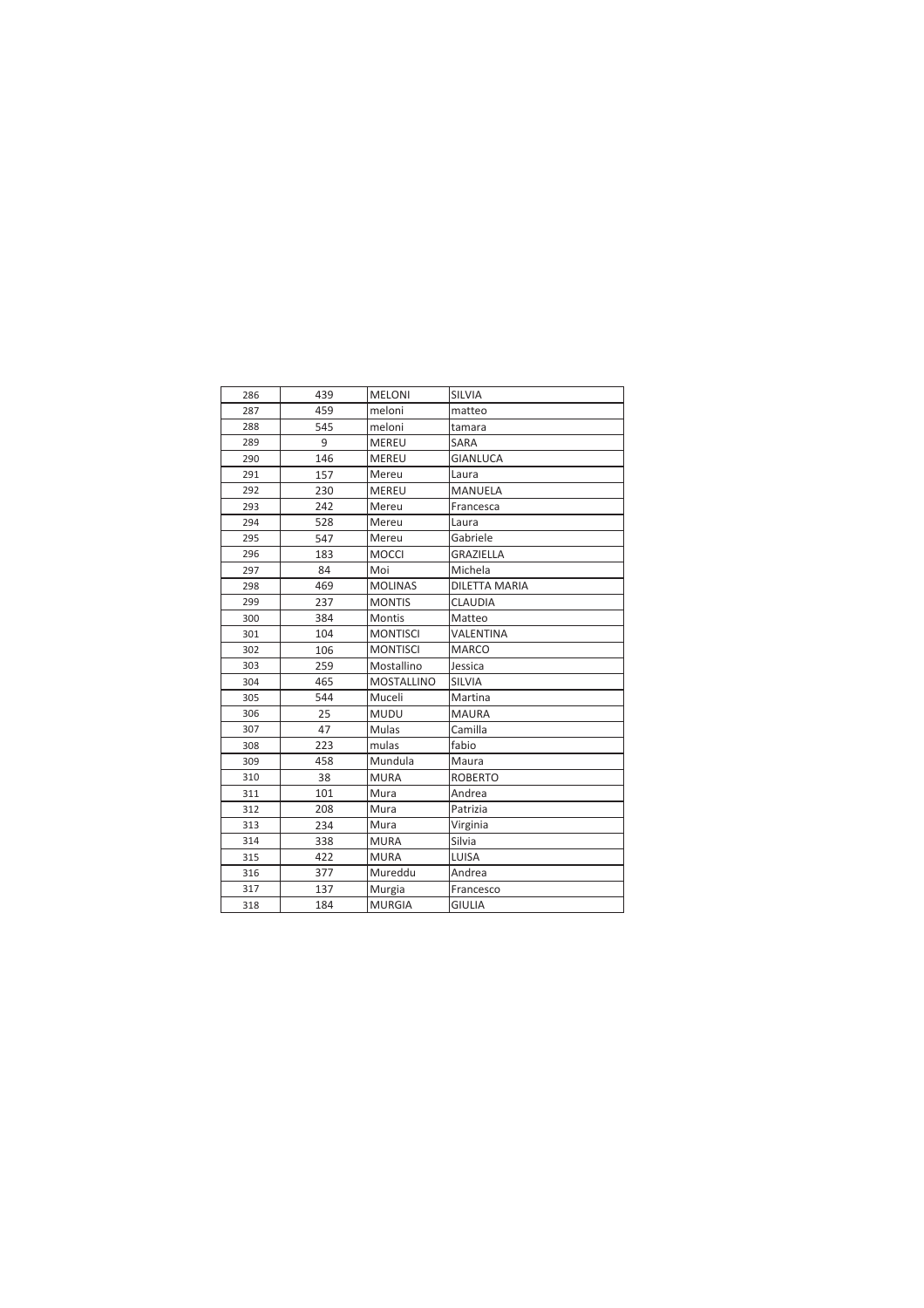| 319 | 337 | <b>MURGIA</b>     | <b>ALESSIO</b>    |
|-----|-----|-------------------|-------------------|
| 320 | 411 | Murgia            | Francesca         |
| 321 | 449 | <b>MURGIA</b>     | <b>MAURA</b>      |
| 322 | 356 | <b>Murtas</b>     | Rita Francesca    |
| 323 | 317 | <b>MUSCAS</b>     | <b>MAURIZIO</b>   |
| 324 | 519 | <b>MUSIU</b>      | <b>CLARA</b>      |
| 325 | 271 | Musu              | Elisa             |
| 326 | 451 | <b>NALLI</b>      | <b>DENISE</b>     |
| 327 | 386 | <b>NIEDDA</b>     | <b>ELEONORA</b>   |
| 328 | 213 | NIEDDU            | SARA              |
| 329 | 308 | Nocco             | Angela            |
| 330 | 90  | Olianas           | Anastasia         |
| 331 | 53  | OLLA              | <b>ELENA</b>      |
| 332 | 108 | Olla              | Veronica          |
| 333 | 143 | Olla              | Raffaele          |
| 334 | 177 | OLLA              | CLAUDIA           |
| 335 | 81  | ollano            | Pamela            |
| 336 | 218 | <b>ONNIS</b>      | <b>SILVIA</b>     |
| 337 | 303 | <b>ONNIS</b>      | <b>CRISTINA</b>   |
| 338 | 532 | <b>ONNIS</b>      | <b>GIORGIO</b>    |
| 339 | 99  | Orrù <sup>1</sup> | Claudia           |
| 340 | 111 | Orrù <sup>1</sup> | Sofia             |
| 341 | 556 | Orrù <sup>1</sup> | Stefania          |
| 342 | 80  | Pala              | Francesca         |
| 343 | 574 | Palamuso          | Silvia            |
| 344 | 489 | Pani              | Simone            |
| 345 | 8   | <b>PANTALEO</b>   | <b>ANDREA</b>     |
| 346 | 141 | Parisi            | Basilio           |
| 347 | 39  | Partolino         | Maura             |
| 348 | 314 | PAU               | <b>MICHELA</b>    |
| 349 | 401 | PAU               | <b>GIUSEPPINA</b> |
| 350 | 559 | Paulis            | Riccardo          |
| 351 | 181 | PEIS              | CARLO             |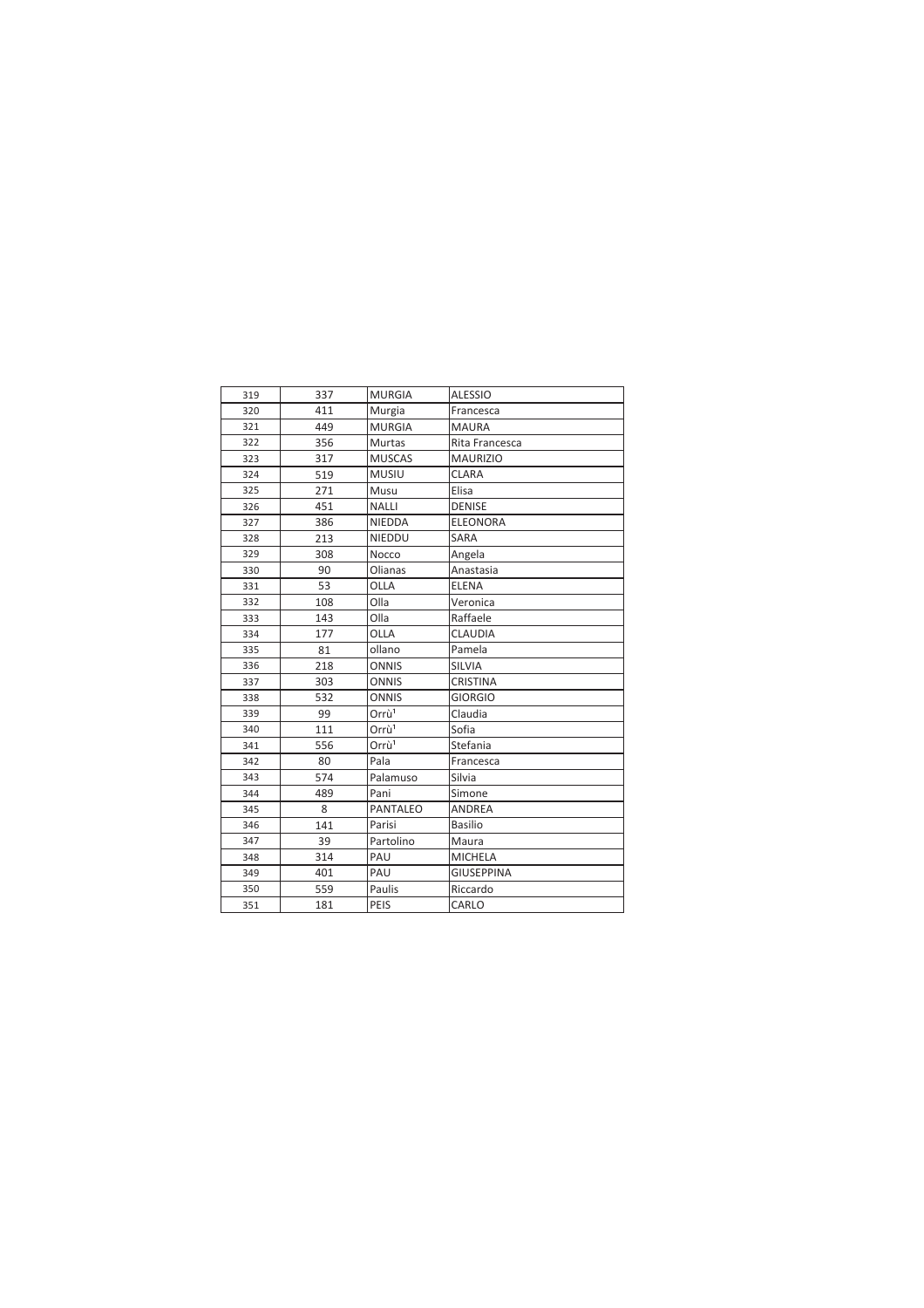| 352 | 169 | Perra          | Debora                |
|-----|-----|----------------|-----------------------|
| 353 | 216 | perra          | Cristoforo            |
| 354 | 502 | Perria         | Giuseppina            |
| 355 | 353 | Pettirossi     | Eleonora              |
| 356 | 31  | <b>PIANO</b>   | Marianna              |
| 357 | 61  | PIDDIU         | <b>MIRIAM</b>         |
| 358 | 32  | Piga           | Anna Luigia           |
| 359 | 249 | Piga           | Marta                 |
| 360 | 239 | Pili           | Michael               |
| 361 | 252 | PILI           | <b>TAMARA</b>         |
| 362 | 321 | Pili           | Luca                  |
| 363 | 194 | Pillai         | Michela               |
| 364 | 20  | Pilleri        | Roberto               |
| 365 | 359 | Pilleri        | Alessandra            |
| 366 | 182 | PILLONI        | <b>DORIS</b>          |
| 367 | 285 | Piludu         | Lorenzo Francesco     |
| 368 | 501 | PILUDU         | <b>ILARIA</b>         |
| 369 | 6   | <b>PINNA</b>   | <b>ELENA</b>          |
| 370 | 34  | Pinna          | Federica              |
| 371 | 44  | Pinna          | Chiara                |
| 372 | 290 | Pinna          | Cristina              |
| 373 | 447 | pinna          | michela               |
| 374 | 562 | Pinna          | Carlo                 |
| 375 | 167 | <b>PIRAS</b>   | <b>DANIELA</b>        |
| 376 | 231 | Piras          | Roberta               |
| 377 | 342 | Piras          | Adriano Giovanni      |
| 378 | 379 | Piras          | Simone                |
| 379 | 466 | Piras          | Gabriella             |
| 380 | 54  | PIREDDA        | PIERLUIGI             |
| 381 | 397 | <b>PIRODDI</b> | <b>MARIA LAURA</b>    |
| 382 | 343 | Pisano         | Moreno                |
| 383 | 388 | <b>PISANO</b>  | <b>STEFANO</b>        |
| 384 | 241 | PISANU         | MANUELA MICHELA MARIA |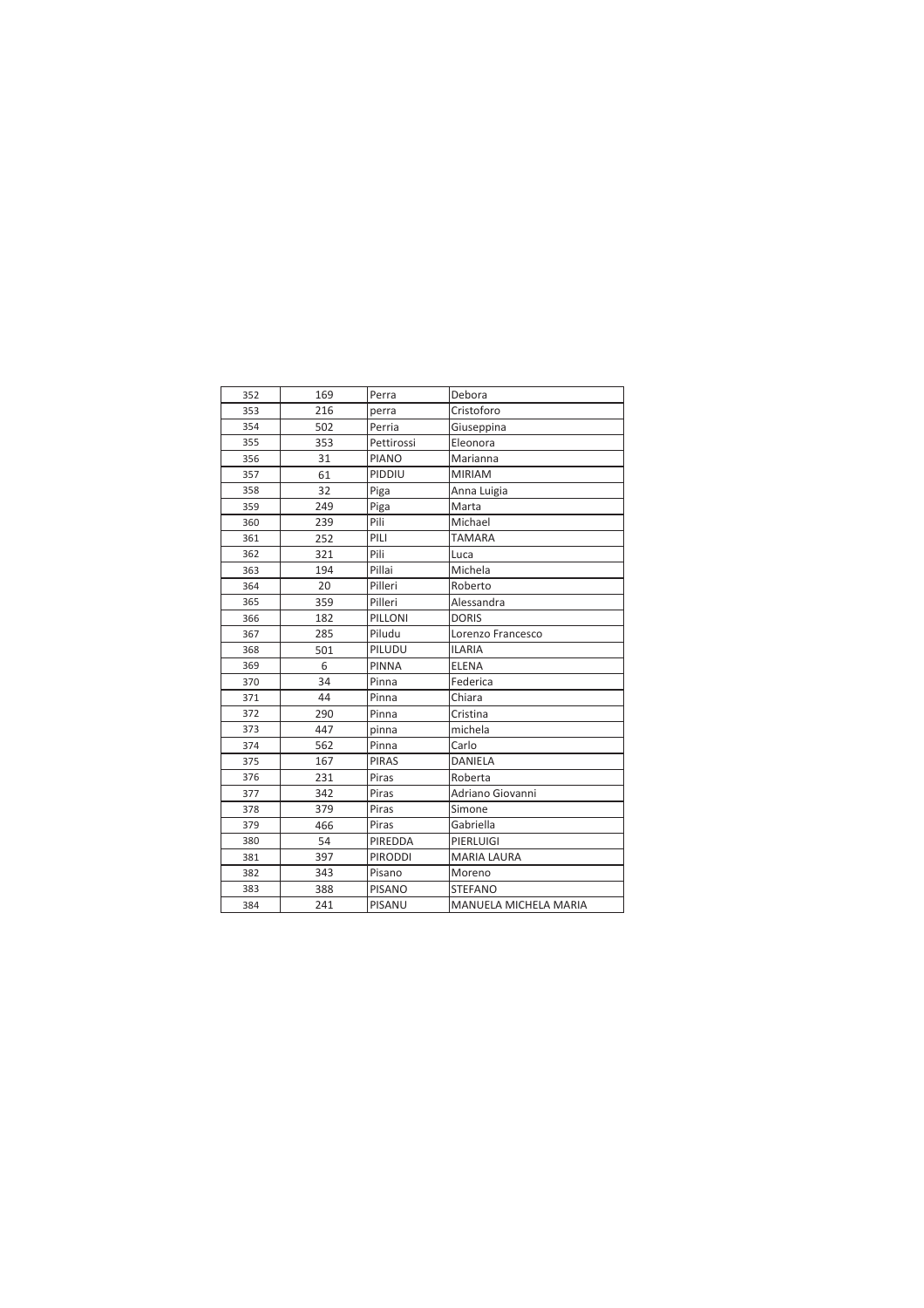| 385 | 163 | <b>PISTIS</b>   | VANESSA           |
|-----|-----|-----------------|-------------------|
| 386 | 200 | <b>Pistis</b>   | Valeria           |
| 387 | 83  | Pisu            | Sara              |
| 388 | 112 | Pisu            | Maria Francesca   |
| 389 | 117 | PISU            | LAURA             |
| 390 | 160 | pisu            | valentina         |
| 391 | 197 | Pisu            | Federico          |
| 392 | 255 | Pisu            | Alessandra        |
| 393 | 334 | Pisu            | Mauro             |
| 394 | 376 | Pittau          | Mattia            |
| 395 | 33  | <b>PITZALIS</b> | <b>ENRICO</b>     |
| 396 | 448 | <b>PITZALIS</b> | <b>FABIO</b>      |
| 397 | 102 | Piu             | Marina            |
| 398 | 357 | Piu             | Andrea            |
| 399 | 5   | <b>PLATINO</b>  | <b>LUCA</b>       |
| 400 | 185 | <b>PODDA</b>    | <b>ROBERTA</b>    |
| 401 | 189 | Podda           | Luana             |
| 402 | 278 | Podda           | Maria Elena       |
| 403 | 279 | Podda           | Caterina          |
| 404 | 488 | <b>PODDIE</b>   | ALESSANDRA        |
| 405 | 13  | PORCEDDU        | <b>ROBERTA</b>    |
| 406 | 256 | PORCEDDU        | LUCA              |
| 407 | 265 | PORCEDDU        | <b>NICOLA</b>     |
| 408 | 452 | Porceddu        | Federica          |
| 409 | 497 | PORCEDDU        | <b>ELISABETTA</b> |
| 410 | 114 | Porcella        | Alessio           |
| 411 | 158 | Porcu           | Veronica          |
| 412 | 221 | Porcu           | Paola             |
| 413 | 470 | Porru           | Francesca         |
| 414 | 486 | <b>PORRU</b>    | <b>SILVIA</b>     |
| 415 | 493 | Porru           | Luisa             |
| 416 | 316 | <b>POSADINO</b> | <b>CRISTINA</b>   |
| 417 | 272 | Pranu           | Fiammetta         |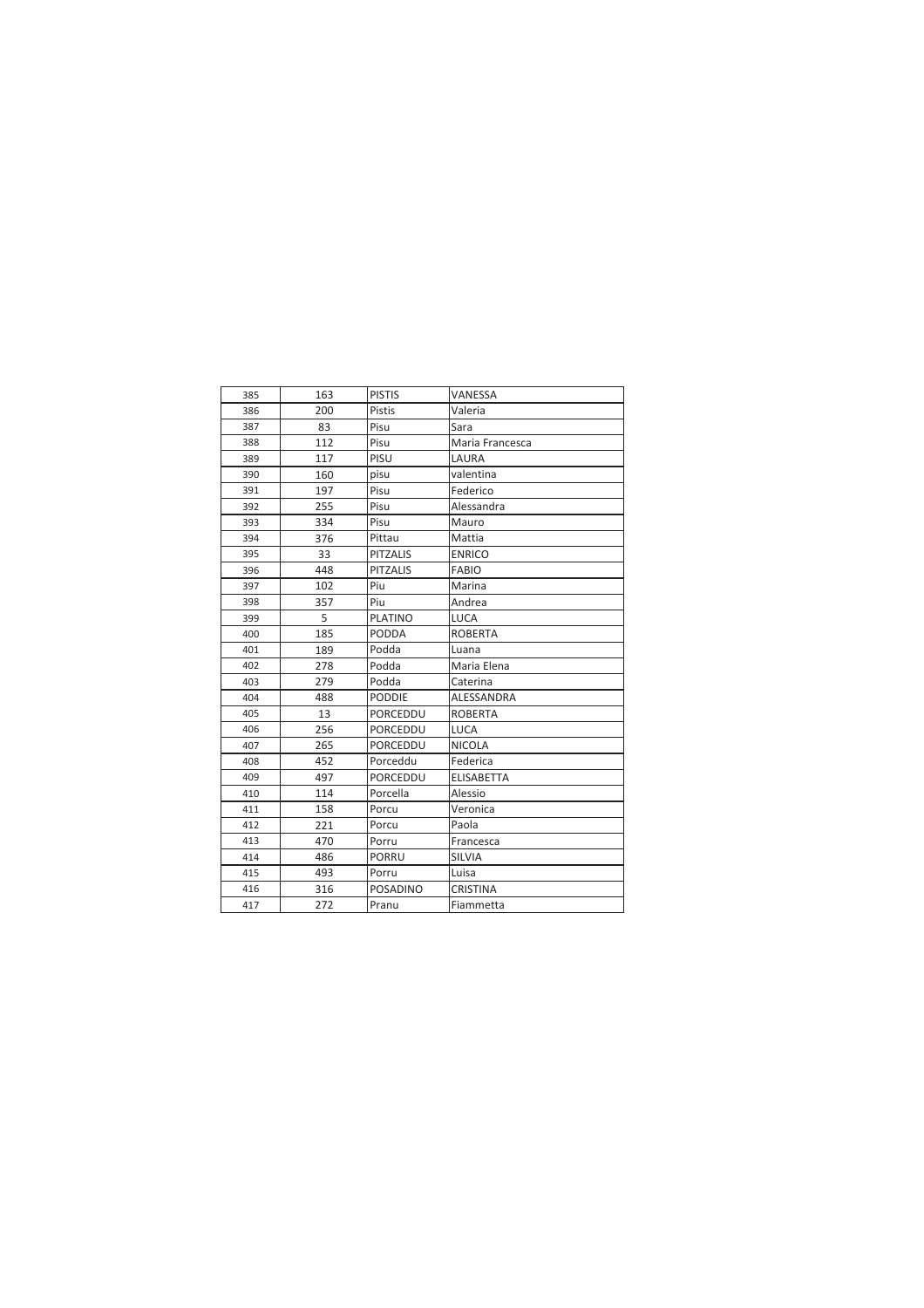| 418 | 441 | Puddu         | Carla                   |
|-----|-----|---------------|-------------------------|
| 419 | 481 | PUDDU         | <b>MARIA ANTONIETTA</b> |
| 420 | 161 | Puligheddu    | Michela                 |
| 421 | 125 | Pusceddu      | Angela                  |
| 422 | 413 | Pusceddu      | Carla                   |
| 423 | 268 | Pusole        | Sandra                  |
| 424 | 212 | putzu         | cristian                |
| 425 | 558 | Putzu         | Alessio                 |
| 426 | 487 | Quarta        | Francesco Matteo        |
| 427 | 159 | RADAELLI      | <b>SILVIO</b>           |
| 428 | 46  | RAGATZU       | <b>GIUSEPPE</b>         |
| 429 | 304 | RANDACCIO     | <b>TIZIANA</b>          |
| 430 | 432 | RAU           | PIER PAOLO              |
| 431 | 29  | razzaboni     | denise                  |
| 432 | 36  | Repola        | Luigi Vincenzo          |
| 433 | 244 | <b>ROMBI</b>  | <b>DANILO</b>           |
| 434 | 103 | Rossino       | Agostina                |
| 435 | 65  | Ruggiu        | <b>Ilaria</b>           |
| 436 | 70  | Rundeddu      | Marta                   |
| 437 | 224 | Saba          | Dalila                  |
| 438 | 480 | Saba          | Nicoletta               |
| 439 | 368 | SACCONE       | <b>TIZIANA</b>          |
| 440 | 168 | <b>Salis</b>  | Eleonora                |
| 441 | 554 | <b>SALIS</b>  | <b>ANNA RITA</b>        |
| 442 | 329 | Salvato       | Elena                   |
| 443 | 55  | Sanna         | Matteo                  |
| 444 | 347 | Sanna         | Antonio                 |
| 445 | 527 | santoni       | raffaele maria          |
| 446 | 11  | SAPPIA        | CARLA                   |
| 447 | 370 | SARRITZU      | <b>STEFANO</b>          |
| 448 | 43  | Sau           | Jacopo                  |
| 449 | 324 | <b>Scalas</b> | Nicola                  |
| 450 | 330 | <b>Scalas</b> | Paola                   |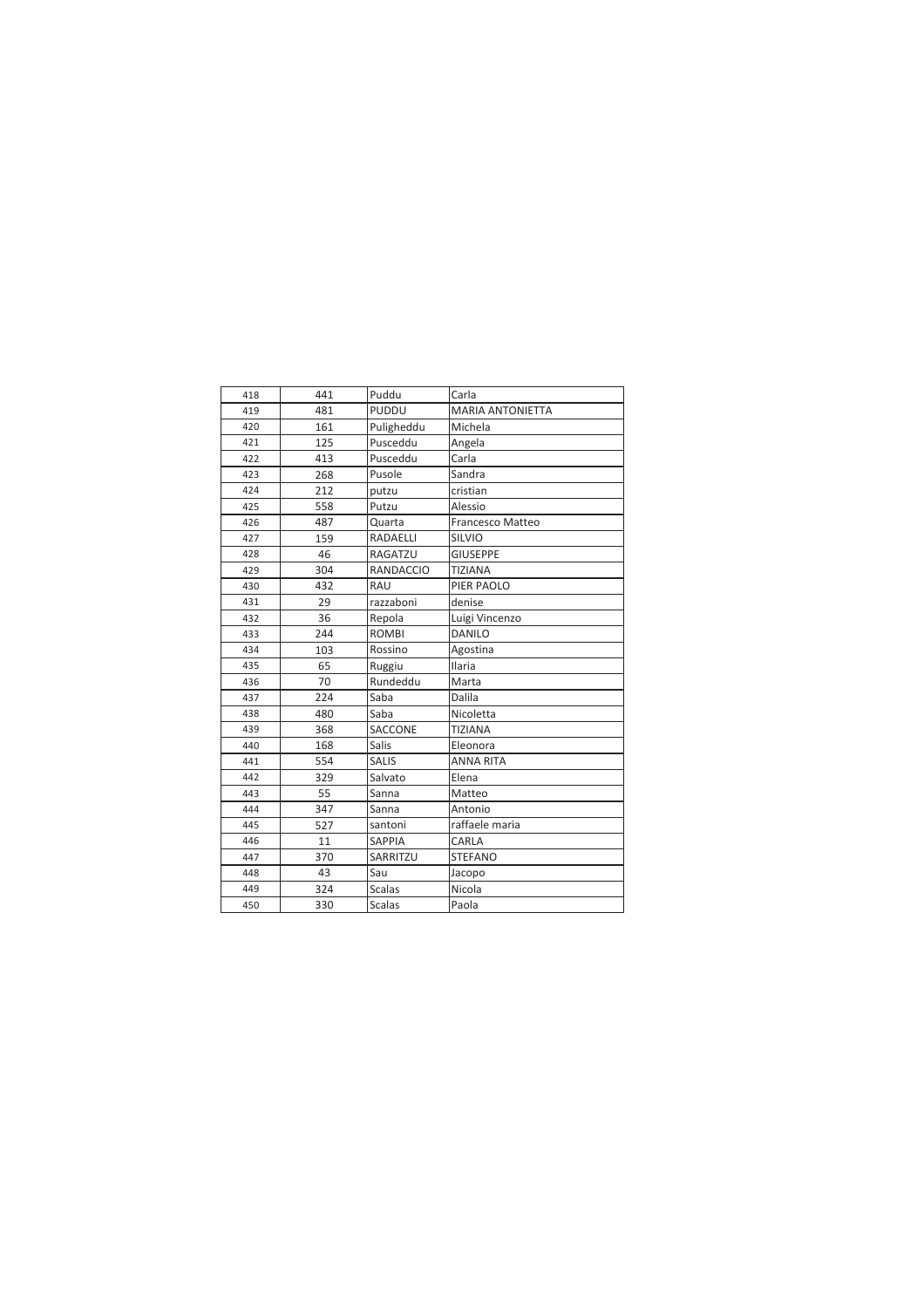| 451 | 95  | Scanu          | Federica            |
|-----|-----|----------------|---------------------|
| 452 | 96  | Scanu          | Marta               |
| 453 | 507 | Scattone       | Marcello            |
| 454 | 228 | <b>SCHIRRU</b> | <b>MANUELA</b>      |
| 455 | 336 | Schirru        | Alessia             |
| 456 | 440 | <b>SCHIRRU</b> | ALESSANDRO FEDERICO |
| 457 | 426 | Scioni         | Santina             |
| 458 | 179 | Scolozzi       | Alessandro          |
| 459 | 436 | <b>SCUDERI</b> | <b>MARIA LAURA</b>  |
| 460 | 180 | Secci          | Lorenzo             |
| 461 | 188 | <b>SECCI</b>   | LAURA               |
| 462 | 476 | <b>SECCI</b>   | <b>SARA</b>         |
| 463 | 522 | <b>SECCI</b>   | PAMELA              |
| 464 | 310 | Senes          | Raffaele            |
| 465 | 51  | Serra          | Alessia             |
| 466 | 59  | <b>SERRA</b>   | <b>MANUELA</b>      |
| 467 | 483 | Serri Fiori    | Vanessa             |
| 468 | 79  | Siddi          | Alessio             |
| 469 | 37  | Simbula        | Ersilia             |
| 470 | 150 | Simoni         | Manuela             |
| 471 | 145 | Sirigu         | Angelica            |
| 472 | 282 | Soi            | Nicola              |
| 473 | 136 | <b>SOLLA</b>   | <b>MONICA</b>       |
| 474 | 418 | SORO           | ALESSANDRA          |
| 475 | 566 | Soro           | Sergio              |
| 476 | 387 | Sotgiu         | Bernardino          |
| 477 | 18  | SPADA          | <b>STEFANO</b>      |
| 478 | 478 | Spada          | Marina              |
| 479 | 120 | Spanu          | Giulia              |
| 480 | 512 | SPANU          | CARLO               |
| 481 | 298 | Spedicato      | Valerio             |
| 482 | 360 | Spiga          | Enrico              |
| 483 | 344 | Spina          | Sergio              |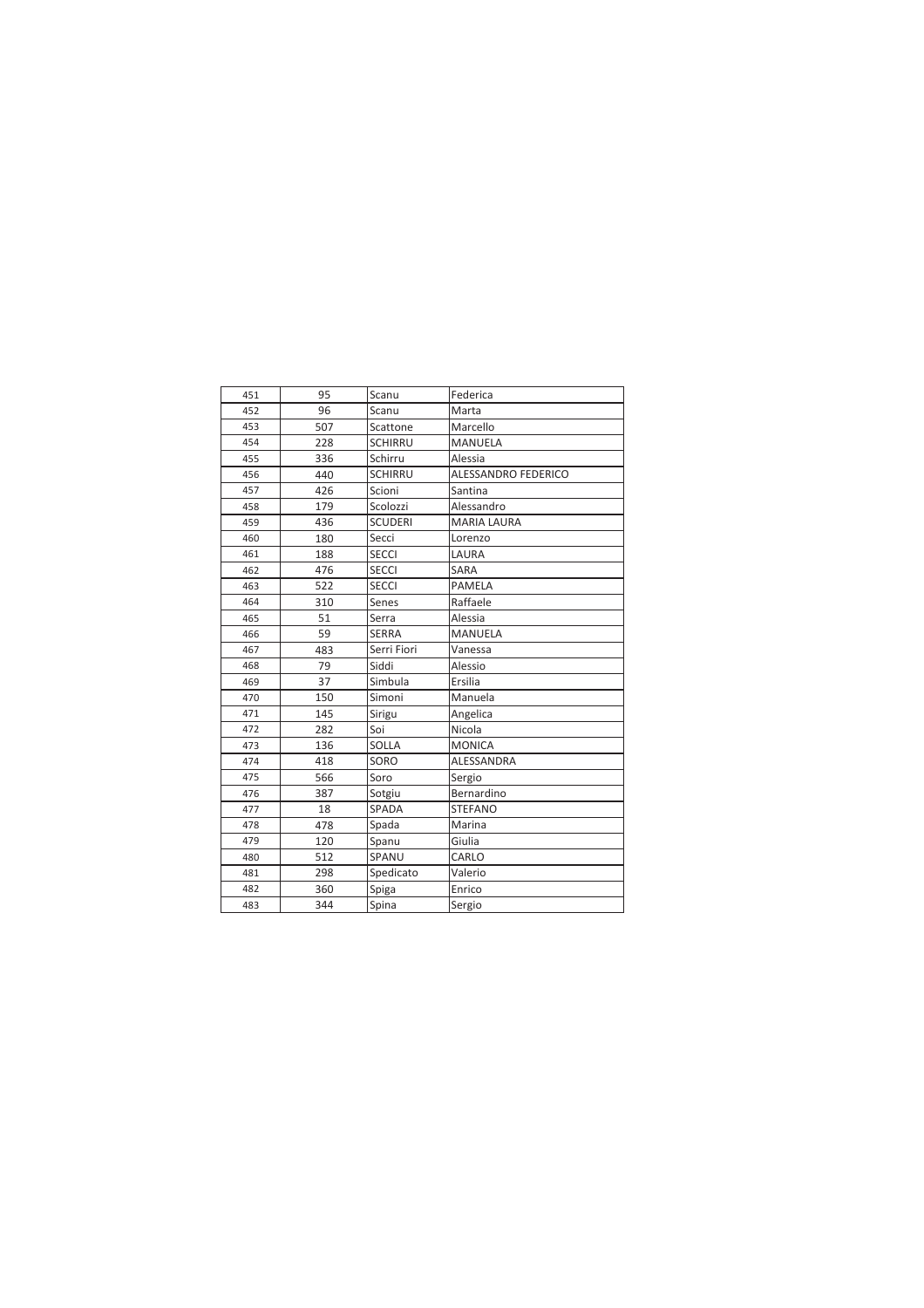| 484 | 468 | Stara         | Enrica              |
|-----|-----|---------------|---------------------|
| 485 | 561 | Stera         | Arianna             |
| 486 | 131 | Stroscio      | <b>Fabio Matteo</b> |
| 487 | 312 | <b>SUELLA</b> | <b>FIRMINIO</b>     |
| 488 | 326 | <b>Sulis</b>  | Marco               |
| 489 | 485 | TERRAMAGRA    | MICHELE ANTONIO     |
| 490 | 243 | <b>TEVERE</b> | CARLA               |
| 491 | 472 | Tidu          | Claudia             |
| 492 | 495 | Tidu          | Marina              |
| 493 | 552 | Tidu          | Angela              |
| 494 | 56  | <b>TROGA</b>  | <b>SIMONE</b>       |
| 495 | 277 | <b>TROGU</b>  | PIERANGELO          |
| 496 | 492 | Trudu         | Alessandra          |
| 497 | 98  | <b>TUVERI</b> | <b>STEFANIA</b>     |
| 498 | 307 | Tuveri        | <b>Barbara</b>      |
| 499 | 435 | Uccheddu      | Stefania            |
| 500 | 30  | Usai          | Michele             |
| 501 | 113 | Usai          | Carla               |
| 502 | 227 | Usai          | Silvia              |
| 503 | 287 | usai          | simona              |
| 504 | 351 | Usai          | Laura               |
| 505 | 361 | Usai          | Giampaolo           |
| 506 | 445 | <b>USAI</b>   | <b>FRANCESCA</b>    |
| 507 | 503 | Usai          | Silvia              |
| 508 | 128 | Usala         | Federica            |
| 509 | 579 | <b>USELLI</b> | RAFFAELA            |
| 510 | 15  | VACCA         | <b>STEFANO</b>      |
| 511 | 220 | VACCA         | VALENTINA           |
| 512 | 327 | Vacca         | Francesco           |
| 513 | 524 | Vacca         | Maria Grazia Olga   |
| 514 | 578 | Vargiolu      | Paola               |
| 515 | 429 | VARGIU        | <b>GIORGIA</b>      |
| 516 | 475 | VARGIU        | DANIELA             |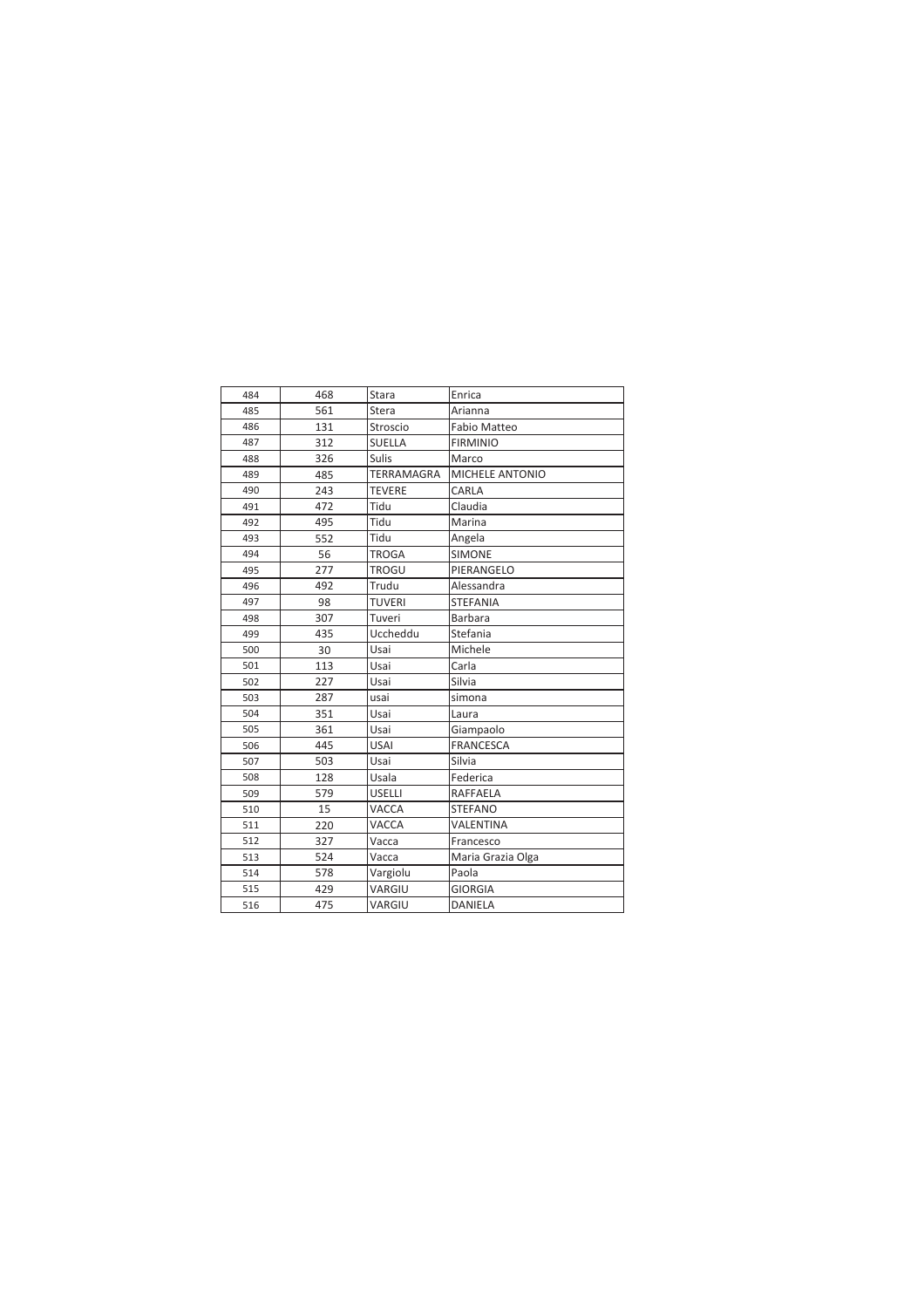| 517 | 404 | <b>VINCIS</b> | <b>VALENTINA</b> |
|-----|-----|---------------|------------------|
| 518 | 64  | ZANDA         | ANGELA           |
| 519 | 525 | ZANDA         | ANDREA           |
| 520 | 23  | zara          | monica           |
| 521 | 91  | Zedde         | Daniela          |
| 522 | 245 | <b>ZUCCA</b>  | <b>ELISA</b>     |
| 523 | 391 | Zucca         | Elisa            |
| 524 | 565 | Zucca         | Stefania         |
| 525 | 135 | <b>ZUDDAS</b> | LAURA            |
| 526 | 535 | Zuddas        | Barbara          |

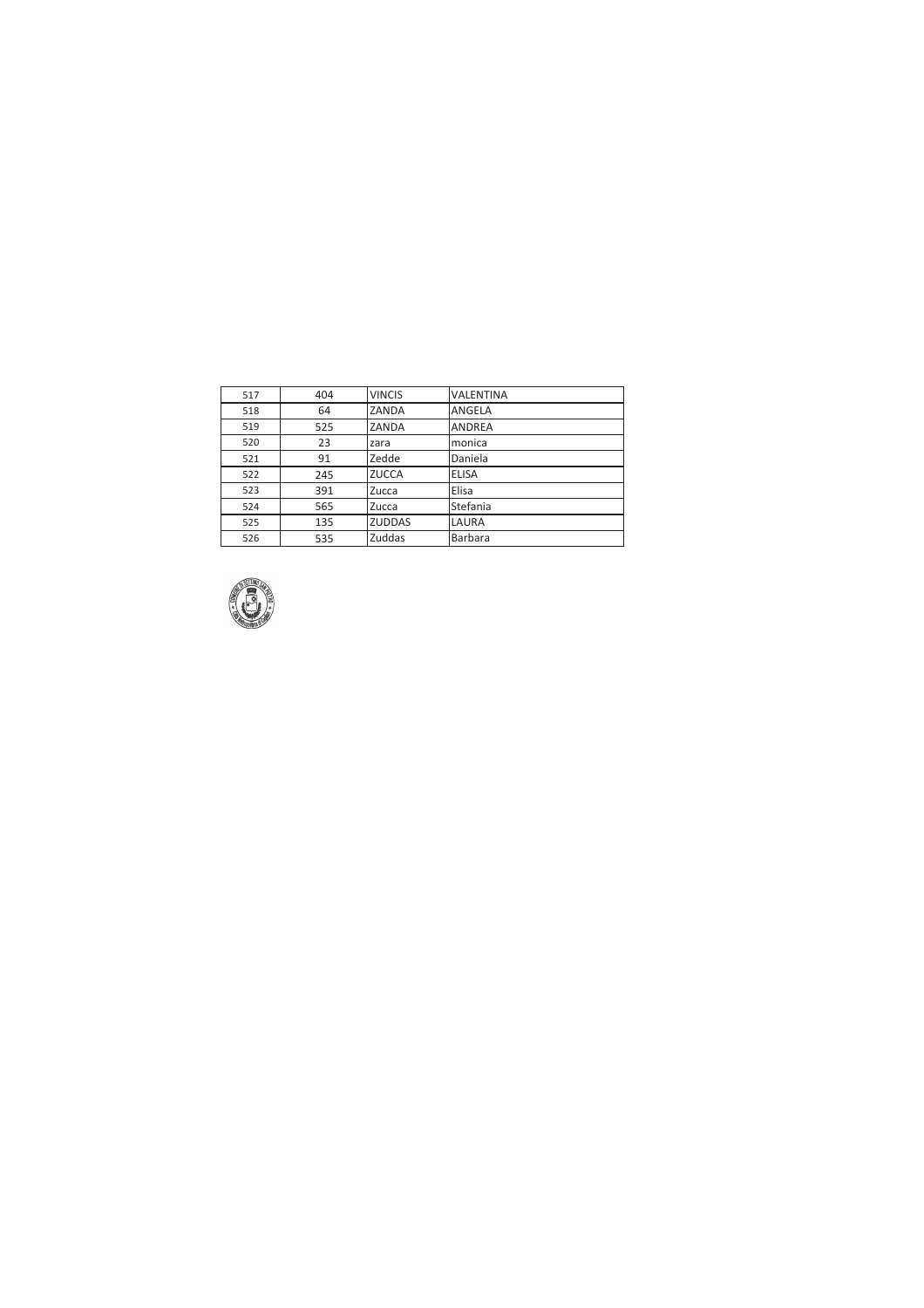

#### ALLEGATO N. 2

#### **ELENCO NON AMMESSI** Determinazione n. 271 del 04.03.2021

CONCORSO PER N. 3 (TRE) POSTI DI ISTRUTTORE AMMINISTRATIVO CONTABILE CAT C.

| n. | Protocollo/ID |  |
|----|---------------|--|
| 1  | 71            |  |
| 2  | 582           |  |
| 3  | 581           |  |
| 4  | 148           |  |
| 5  | 2             |  |
| 6  | 58            |  |
| 7  | 570           |  |
| 8  | 584           |  |
| 9  | 463           |  |
| 10 | 144           |  |
| 11 | 260           |  |
| 12 | 580           |  |
| 13 | 585           |  |
| 14 | 393           |  |
| 15 | 309           |  |
| 16 | 496           |  |
| 17 | 289           |  |
| 18 | 586           |  |
| 19 | 1             |  |
| 20 | 553           |  |

| n. | Protocollo/ID |
|----|---------------|
| 21 | 474           |
| 22 | 178           |
| 23 | 498           |
| 24 | 3             |
| 25 | 382           |
| 26 | 408           |
| 27 | 520           |
| 28 | 21            |
| 29 | 477           |
| 30 | 513           |
| 31 | 515           |
| 32 | 367           |
| 33 | 373           |
| 34 | 151           |
| 35 | 371           |
| 36 | 88            |
| 37 | 202           |
| 38 | 204           |
| 39 | 254           |
| 40 | 190           |

| n. | Protocollo/ID |
|----|---------------|
| 41 | 294           |
| 42 | 557           |
| 43 | 62            |
| 44 | 437           |
| 45 | 156           |
| 46 | 240           |
| 47 | 442           |
| 48 | 323           |
| 49 | 222           |
| 50 | 335           |
| 51 | 153           |
| 52 | 155           |
| 53 | 121           |
| 54 | 72            |
| 55 | 82            |
| 56 | 48            |
| 57 | 471           |
| 58 | 482           |
| 59 | 424           |
| 60 | 24            |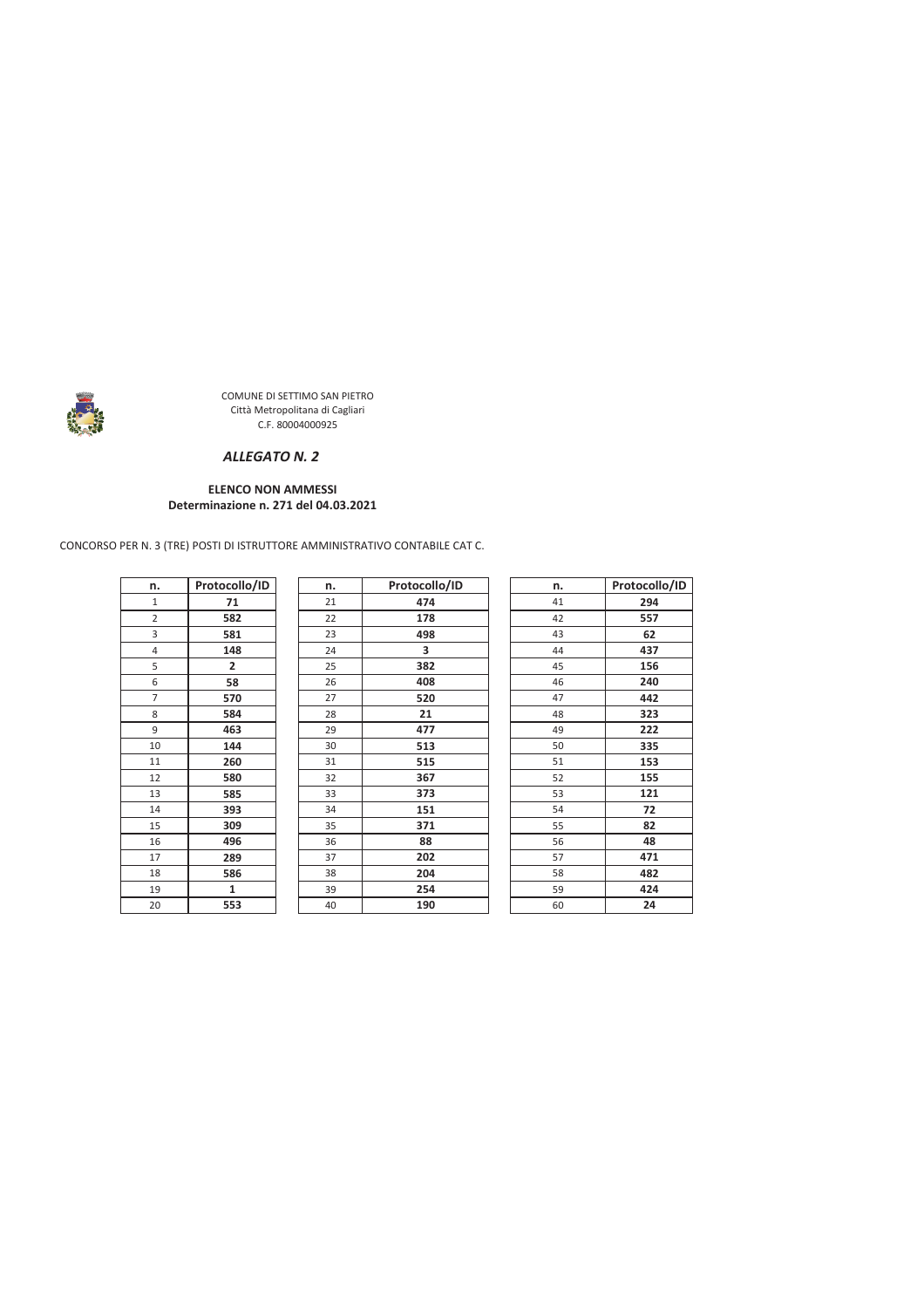

ALLEGATO ALLA DETERMINAZIONE - AREA AMMINISTRATIVA - NR. 654 DEL 17/06/2021RESPONSABILE: Perra Gabriella

# **ALLEGATO N. 3**

# CONCORSO PER N. 3 (TRE) POSTI DI ISTRUTTORE AMMINISTRATIVO CONTABILE CAT C.

**DIARIO PROVE** 

# **PROVA SCRITTA**

# Palestra comunale, Via E. Lussu, Settimo San Pietro

| <b>GIORNO</b> | <b>TURNO</b>         | ORE CONVOCAZIONE   CANDIDATI |    |      |   |             |
|---------------|----------------------|------------------------------|----|------|---|-------------|
| 7 LUGLIO      | I <sup>^</sup> TURNO | 14:00                        | DA | ABIS |   | A CATTOLICO |
| 7 LUGLIO      | <b>II^ TURNO</b>     | 17:00                        | DA | CAU  | A | FERRELI     |

| <b>GIORNO</b> | <b>TURNO</b>          | ORE CONVOCAZIONE | CANDIDATI                     |
|---------------|-----------------------|------------------|-------------------------------|
| 8 LUGLIO      | <b>III^ TURNO</b>     | 08:00            | DA FIGUS<br>MARRAZZI<br>A     |
| 8 LUGLIO      | IV <sup>A</sup> TURNO | 11:00            | DA MASCIA A<br>PAU            |
| 8 LUGLIO      | V <sup>^</sup> TURNO  | 14.00            | DA PAULIS A SABA              |
| 8 LUGLIO      | VI^ TURNO             | 17:00            | DA SACCONE A<br><b>ZUDDAS</b> |

#### **PROVA ORALE**

SI TERRÀ A FAR DATA DAL 21 LUGLIO C.A. E GIORNI SEGUENTI, IL CUI CALENDARIO SARÀ CONDIZIONATO DALL'ESITO DELLA PROVA SCRITTA. LA SEDE SARA' SUCCESSIVAMENTE COMUNICATA.